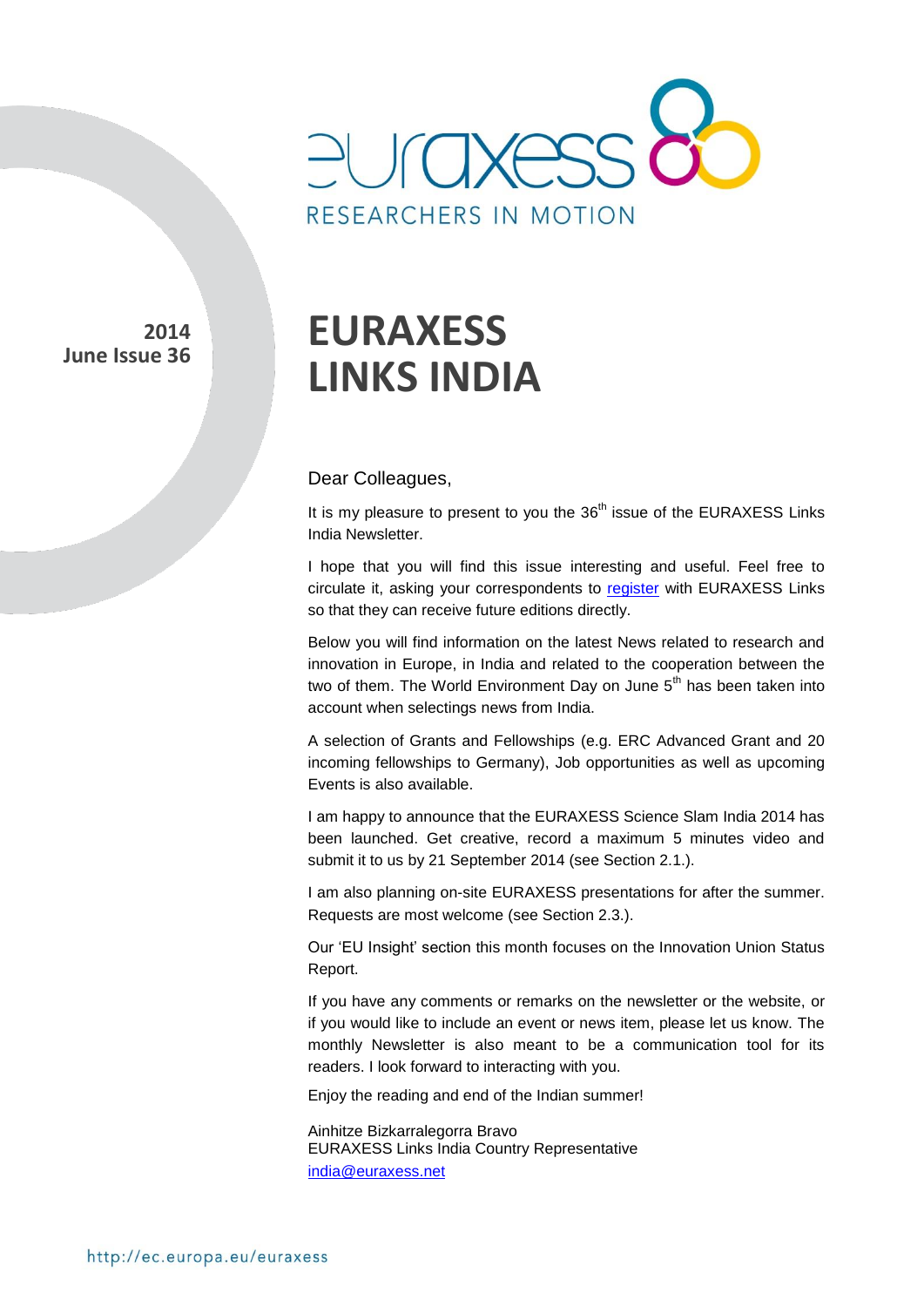# **Contents**

| 1 |       | EU Insight - Innovation Union Status Report  4                    |  |  |
|---|-------|-------------------------------------------------------------------|--|--|
| 2 |       |                                                                   |  |  |
|   | 2.1   |                                                                   |  |  |
|   | 2.2   |                                                                   |  |  |
|   | 2.3   |                                                                   |  |  |
|   | 2.4   | The EURAXESS Researchers' World Cup Contest 20147                 |  |  |
| 3 |       |                                                                   |  |  |
|   | 3.1   |                                                                   |  |  |
|   | 3.1.1 | EU and EIB Group join forces to support up to €48 billion in R&I  |  |  |
|   |       | 3.1.2 European Commission points to innovation reforms to sustain |  |  |
|   |       | 3.1.3 Research meets diplomacy: Europe as a Global Actor 8        |  |  |
|   | 3.1.4 | EU launches world's largest civilian robotics programme -         |  |  |
|   | 3.1.5 | More than €3 billion invested in European smart grids projects 9  |  |  |
|   | 3.1.6 | SMEs participating in EU R&D funding programmes perform           |  |  |
|   | 3.1.7 | Samos 2014 Summit on ICT-enabled Governance11                     |  |  |
|   | 3.2   |                                                                   |  |  |
|   | 3.2.1 | India's New Science and Technology Minister 11                    |  |  |
|   | 3.2.2 | New Human Resource Development Minister promises rise in          |  |  |
|   | 3.2.3 | New minister prioritises HE commission restructuring 12           |  |  |
|   | 3.2.4 |                                                                   |  |  |
|   | 3.2.5 | University regulator moots anti-corruption course 12              |  |  |
|   | 3.2.6 | Turmoil as medical degree places cut in quality drive 12          |  |  |
|   | 3.2.7 | Delhi University rolls back four-year degrees after 'politicised' |  |  |
|   | 3.2.8 | India, the second largest LinkedIn user base 12                   |  |  |
|   | 3.2.9 | India's Mobile Seva initiative wins UN award 13                   |  |  |
|   |       |                                                                   |  |  |

EURAXESS Links India Newsletter is a monthly electronic newsletter, edited by EURAXESS Links India, which provides information of specific interest to European and non-European researchers in India who are interested in the European research landscape and conducting research in Europe or with European partners.

The information contained in this publication is intended for personal use only. It should not be taken in any way to reflect the views of the European Commission nor of the Delegation of the European Union to India.

Please email to [india@euraxess.net](mailto:india@euraxess.net) for any comments on this newsletter, contributions you would like to make, if you think any other colleagues would be interested in receiving this newsletter, or if you wish to unsubscribe.

Editor: Ainhitze Bizkarralegorra Bravo, EURAXESS Links India, Country Representative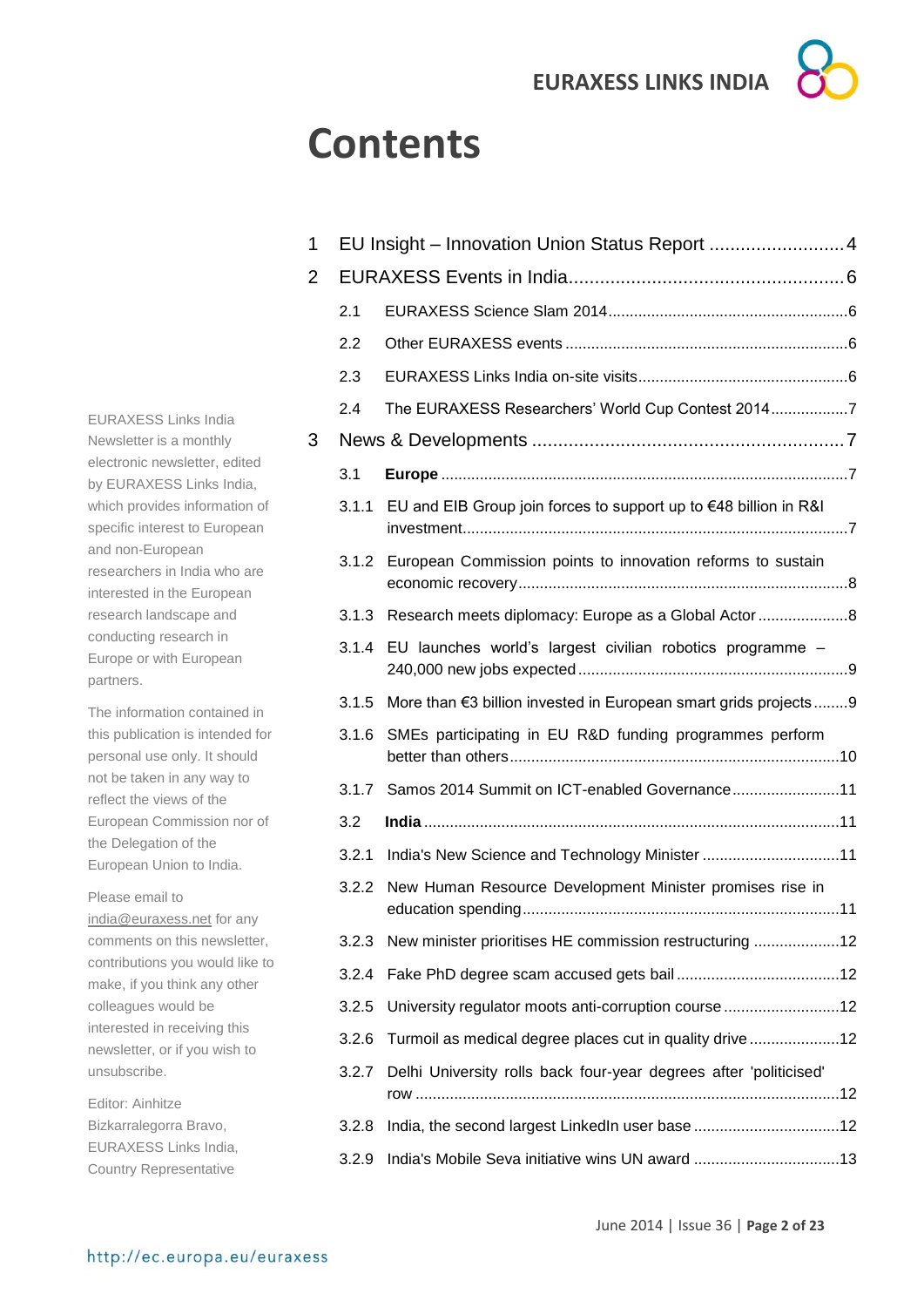|   |       | 3.2.10 Indus basin will get hotter by 4 degree C by the end of the |
|---|-------|--------------------------------------------------------------------|
|   |       |                                                                    |
|   |       |                                                                    |
|   |       | 3.2.13 Mumbaikars can calculate their carbon footprint online 14   |
|   |       |                                                                    |
|   |       | 3.2.15 Indian cities score high in global IT talent survey 14      |
|   | 3.3   |                                                                    |
|   | 3.3.1 | EU-India Platform for the Social Sciences and Humanities           |
|   | 3.3.2 | India-EU workshop: III Coastal zone management and impact          |
|   | 3.3.3 | IGCS Summer Schools 2014 on Sustainable Management of              |
|   |       |                                                                    |
|   | 3.3.5 | Israel to open centres on agri-horticulture in Bihar16             |
|   | 3.3.6 |                                                                    |
| 4 |       |                                                                    |
|   | 4.1   |                                                                    |
|   | 4.2   | New M-ERA.Net Transnational Call 2014 (engineering and             |
|   | 4.3   | 20 Incoming Postdoc Fellowships at Freie Universität Berlin,       |
|   | 4.4   |                                                                    |
|   | 4.5   |                                                                    |
|   | 4.6   | Scientific Prize Gustave Boël - Sofina Fellowships to go to        |
|   | 4.7   |                                                                    |
|   | 4.8   | Calls still open (see previous newsletters for more details)19     |
| 5 |       |                                                                    |
|   | 5.1   |                                                                    |
|   | 5.2   |                                                                    |
|   | 5.3   |                                                                    |
| 5 |       |                                                                    |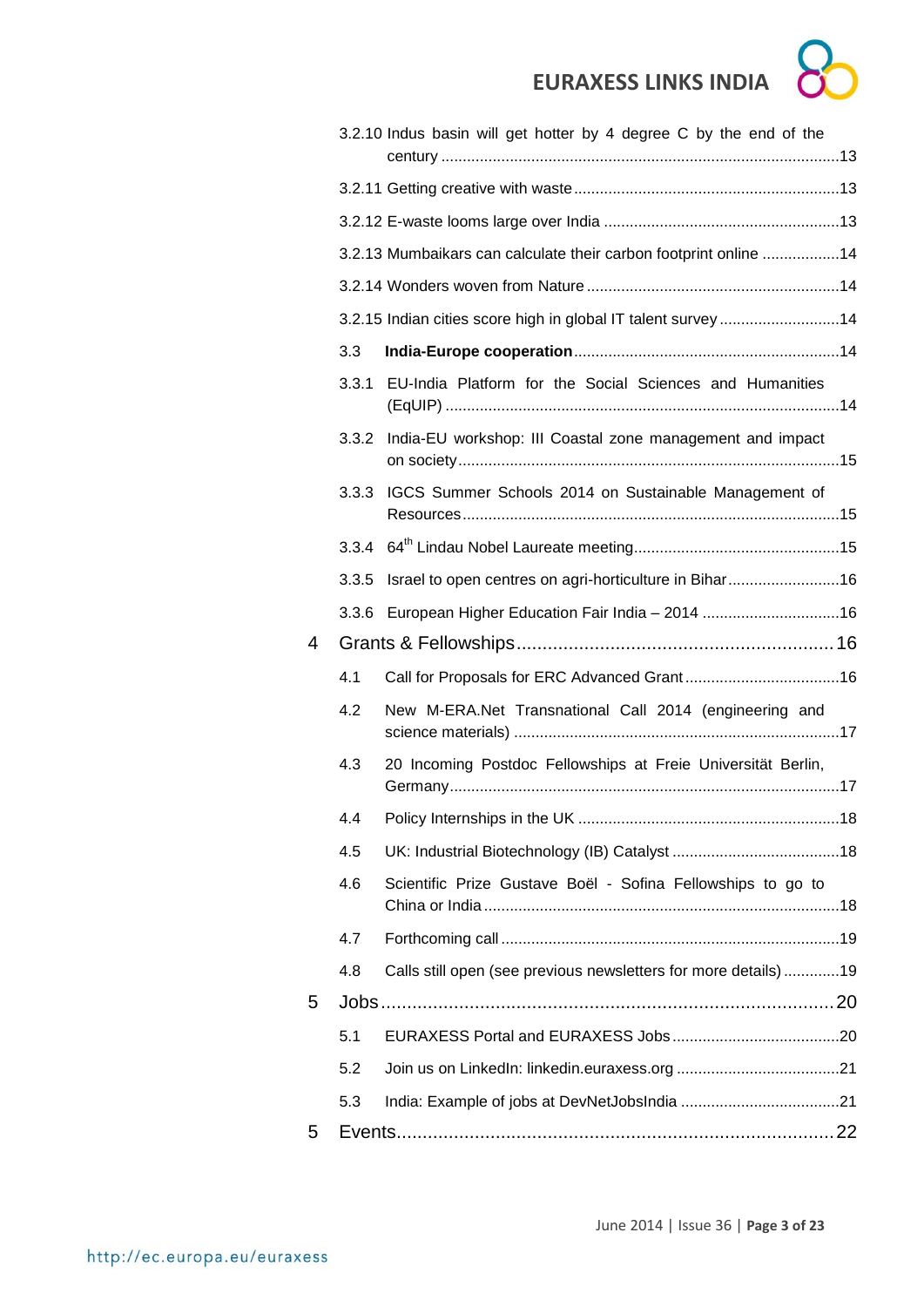



## <span id="page-3-0"></span>**1 EU Insight – Innovation Union Status Report**

In September 2013, the [EU Insight](http://ec.europa.eu/euraxess/data/links/brazil/docs/EU%20Insight%20-%20The%20Innovation%20Union.pdf) section in our monthly newsletter introduced the *Innovation Union* - one of the seven flagship initiatives in the Europe 2020 strategy to promote smart, sustainable and inclusive growth. This initiative places innovation as overarching policy objective and as the best means of successfully tackling major societal challenges, such as climate change, energy and resource scarcity or health and ageing. On June 10<sup>th</sup>, 2014, the European Commission's Directorate-General for Research and Innovation published the 2014 Staff Working Document "State of the Innovation Union – Taking stock 2010-2014".

#### **The report and Innovation Union achievements so far**

Four years after the launch of the Innovation Union, the report takes stock of how the initiative has been implemented so far. The assessment systematically follows the key messages and 34 commitments (so-called ["action points"](http://ec.europa.eu/research/innovation-union/index_en.cfm?pg=action-points&view=all#action1)) made under the "Innovation Union" initiative and analyses the progress made, the measures implemented as well as the challenges and gaps remaining. Overall, the document concludes that *"the Innovation Union is succeeding in building momentum around innovation, mobilizing stakeholders and mainstreaming innovation in key European, national and regional policies".*

Substantial progress has been made, for example,

(1) in promoting excellence in education and skills development, the European Research Area (ERA) and in supporting business-academia collaborations;

(2) towards the creation of a genuine single European market for innovation and the stimulation of private sector investment for a more innovation-friendly business environment in Europe;

(3) towards the maximization of regional and social cohesion to improve the innovation performance across European regions and Member States, without compromising on excellence;

(4) in establishing European Innovation Partnerships (EIPs) as a new approach of [bringing together public and](http://ec.europa.eu/research/innovation-union/index_en.cfm?pg=eip)  [private actors](http://ec.europa.eu/research/innovation-union/index_en.cfm?pg=eip) at EU, national and regional levels. Since 2015 five EIPs have already been launched in key areas, namely active and healthy ageing, agricultural productivity and sustainability, smart cities and communities, raw materials, and water;

(5) in making Europe more attractive as a research destination.

To monitor the Innovation Union and progress at EU and Member State's innovation performance, several instruments and indicators have been put in place, including the [Innovation Union Scoreboard,](http://ec.europa.eu/enterprise/policies/innovation/policy/innovation-scoreboard/index_en.htm) the [Innovation Output](http://ec.europa.eu/research/innovation-union/index_en.cfm?pg=output)  [Indicator,](http://ec.europa.eu/research/innovation-union/index_en.cfm?pg=output) the Innovation Union Self-Assessment Tool (SAT) or peer review exercises.

#### **Challenges ahead and gaps remaining**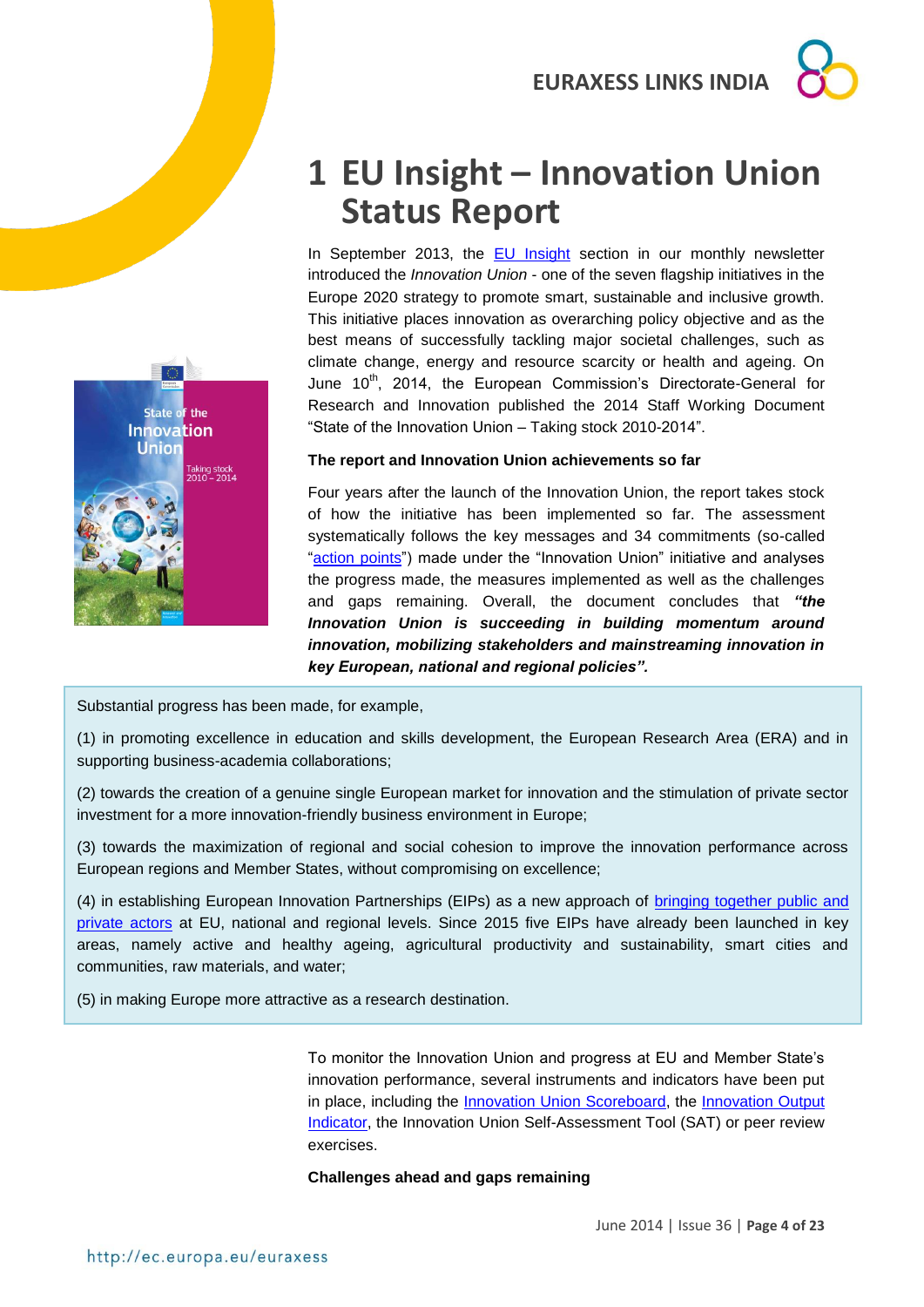While progress can be reported in all areas, the report also identifies several challenges ahead to fully reach the goals set under the Innovation Union strategy until 2020. For instance, it detects the inconsistencies of rules and practices despite the progress made in the development of a single market. These inconsistencies are still remaining and are recognized as an obstacle to the development of high growth innovative firms. Better coordination between policies at the European and Members States level would be highly profitable, notably with regards to researchers' mobility, open recruitment and uptake of the Innovative Doctoral Training Principles. Furthermore, the skills shortage is still evident despite great progress made through the [European Institute of Innovation and Technology,](http://eit.europa.eu/) the [Knowledge Alliances](https://eacea.ec.europa.eu/erasmus-plus/actions/key-action-2-cooperation-for-innovation-and-exchange-good-practices/knowledge-alliances_en) and other skills development schemes. The document highlights the need to involve the society in all phases of the innovation cycle to foster a wider innovation culture in Europe, to make innovation more relevant and acceptable and to improve its uptake, and concludes that the peer review exercises or the SAT have also only been requested or used by a small number of countries. As an increasingly recognized key driver of innovation, the public sector's role in promoting innovation through regulation, fiscal policies, standard setting, procurement and supply-side policies has been tested in the past. While there is still room for an increased uptake of such tools in the future and for a better mix of supply and demand policies – its capacity to innovate itself so as to become more user-friendly, efficient and effective should be further explored.

All of the Innovation Union commitments are currently on course, setting the building blocks for increased growth and jobs. To continue to reap the fruit of all the measures that the Innovation Union has put in motion, it is now essential to ensure their full roll-out and use as well as to anticipate, where possible, further actions to optimise their impact, based on the lessons learnt during the first years of implementation.

Sources and further information:

[1] European Commission's Directorate-General for Research and Innovation: ["State of the Innovation Union –](file:///C:/Users/Ainhitze/Downloads/,%20http:/ec.europa.eu/research/science-society/document_library/pdf_06/siu_design_11-web.pdf) Taking stock 2010-2014", Brussels, 10 June 2014.

**[2] [Innovation Union website](http://ec.europa.eu/research/innovation-union/index_en.cfm)** 

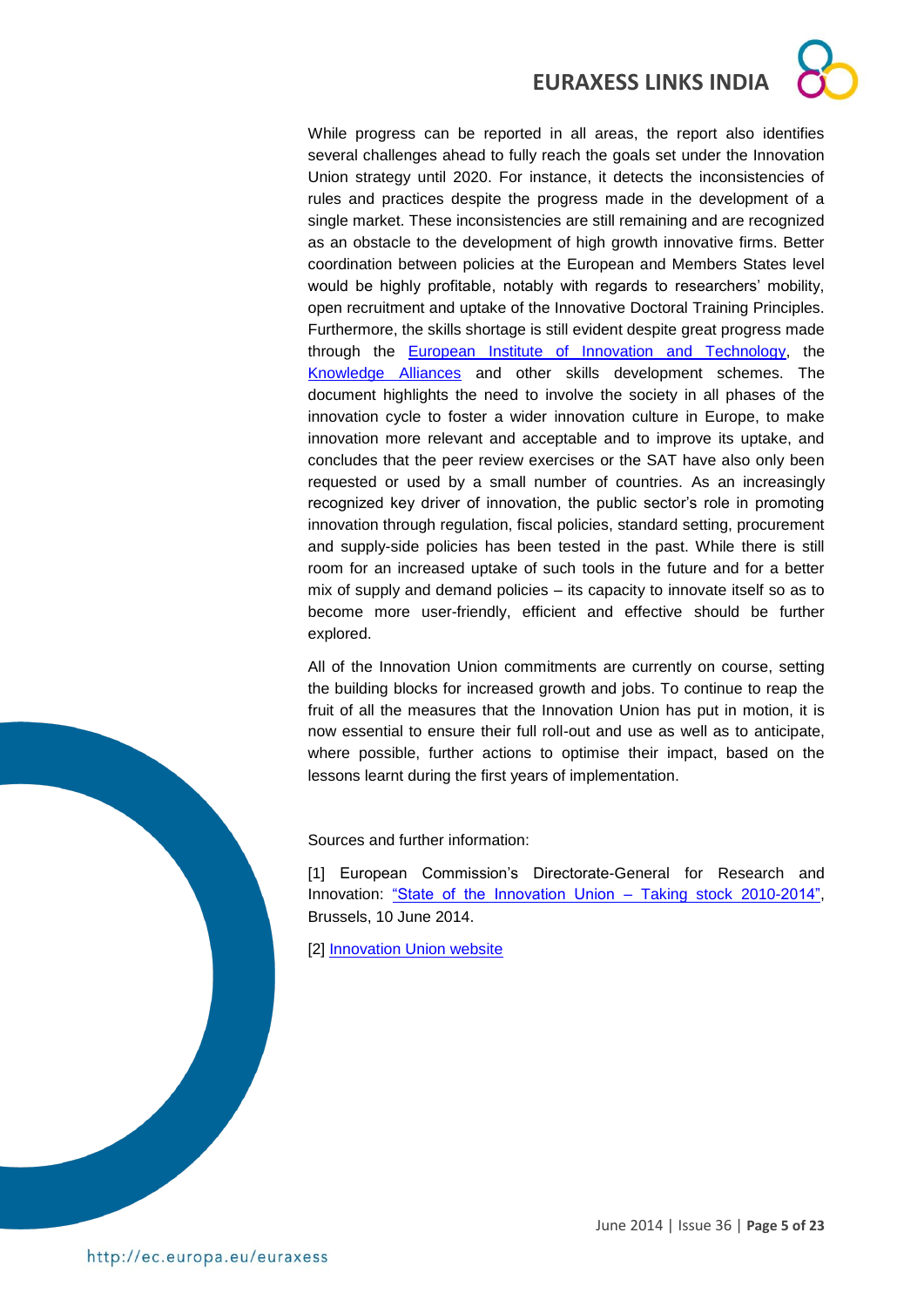# <span id="page-5-0"></span>**2 EURAXESS Events in India**

## <span id="page-5-1"></span>2.1 EURAXESS Science Slam 2014

The 2<sup>nd</sup> global EURAXESS Science Slam has been lauched in India in June. The **video submission** period is open **up to 21 September 2014**.

The Science Slam is a **competition** open to researchers (PhD candidate and holders) of **all research fields**, *including Social Sciences and Humanities, Life Sciences and Physical Sciences and Engineering*. It comprises a pre-selection phase and the live finals event where the EURAXESS Science Slam India 2014 winner will be selected and awarded.

The live finals event will take place around the same dates in all EURAXESS Links locations (ASEAN, Brazil, China, India, Japan and North America). If you want to test your science communication skills, are creative and have a research idea to present, don't miss sending your video before the deadline in September (the sooner the better as no videos will be accepted once the number of posted videos exceeds 50). Up to 5 finalists will be invited to the **Live finals** of the EURAXESS Science Slam India 2014 on **1 November** in **Mumbai**. International and Indian researchers based in India can participate. **The prize** is a **free trip** to **Europe** to attend a **science communication workshop** and visit a **research institute** of the winner's choice. EURAXESS Links will assist in arranging this meeting at one research organisation/institution of the winner's choice within the European Research Area. In case of a successfularrangement, EURAXESS Links will finance the trip to this institute.

Click on [EURAXESS Science Slam India 2014](http://ec.europa.eu/euraxess/index.cfm/links/events/india/science_slam) for more information.

The European Union Delegation to India will also follow the event on Facebook [EU in India.](https://www.facebook.com/EUinIndia)

## <span id="page-5-2"></span>2.2 Other EURAXESS events

Two other EURAXESS events planned for after the summer will be networking events most likely around the following research fields: **social sciences and humanities** in **Delhi** (end of September/mid-October) and **energy** in **Chennai** (mid November). A third event is planned for early December in **Kolkata***.* This one will most likely be open to **researchers in any field**.

We will give you further details for these events in our August Newsletter. EURAXESS Links India Community members will be the first ones to know about these events.

## <span id="page-5-3"></span>2.3 EURAXESS Links India on-site visits

The country representative can present the services offered by EURAXESS Links India, cooperation and career opportunities with Europe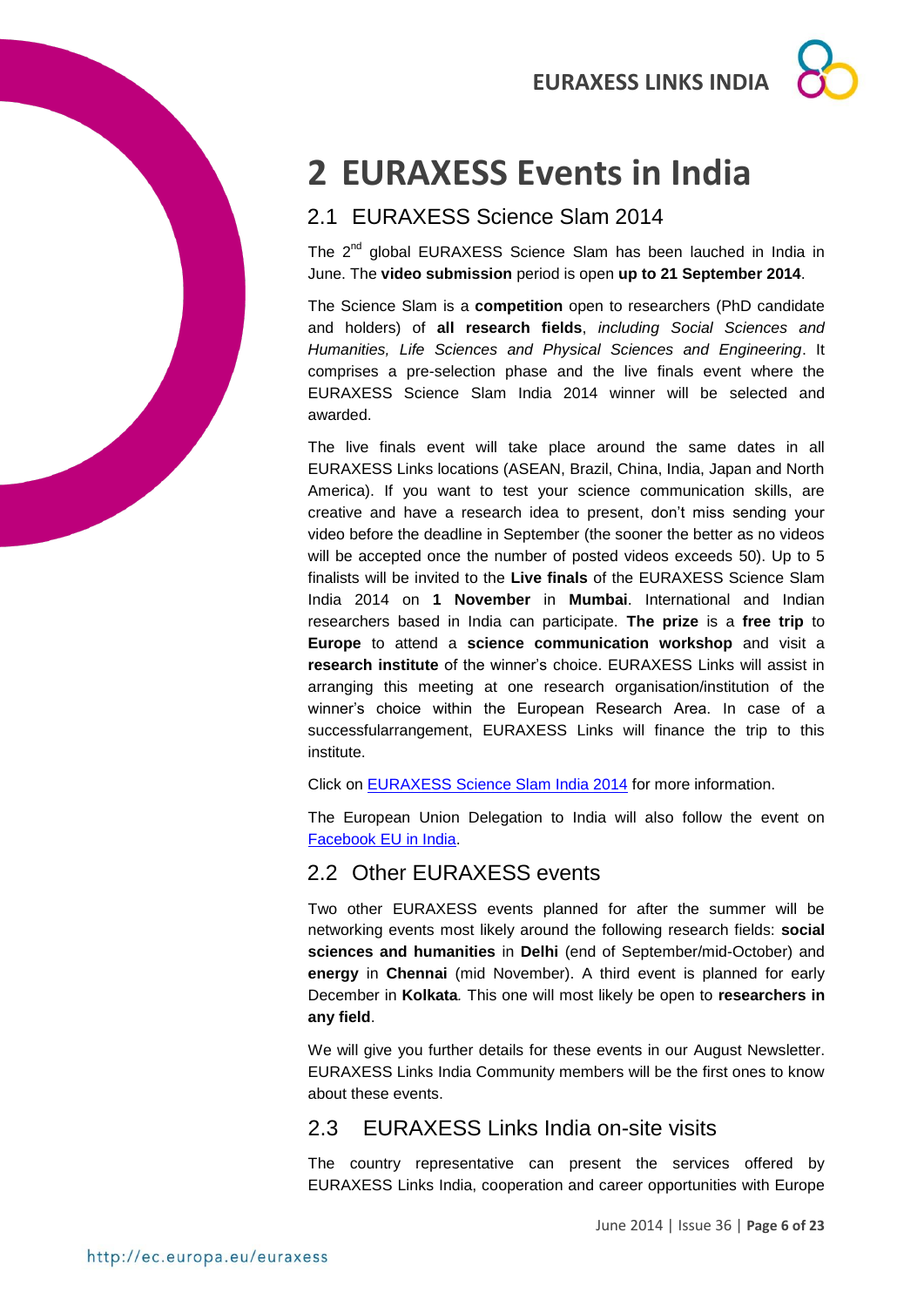

## <span id="page-6-0"></span>2.4 The EURAXESS Researchers' World Cup Contest 2014

In our July Newsletter we will let you know the outcome of the EURAXESS contest in connection to the on-going FIFA World Cup. Registration was open in June. Indian researchers positively answered to the call. Thank you!!

## <span id="page-6-1"></span>**3 News & Developments**

## <span id="page-6-2"></span>3.1 Europe

<span id="page-6-3"></span>3.1.1 EU and EIB Group join forces to support up to €48 billion in R&I investment

The European Commission and the European Investment Bank Group (EIB) launched on  $12<sup>th</sup>$  June a new generation of EU financial instruments and advisory services to help innovative firms access finance more easily. Over the next seven years, it is expected that the "InnovFin – EU Finance for Innovators" products will make available more than €24 billion of financing for research and innovation (R&I) by small, medium and large companies and the promoters of research infrastructures. This finance is expected to support up to €48 billion of final R&I investments.

"InnovFin – EU Finance for Innovators" will consist of a range of tailored products – from guarantees for intermediaries that lend to SMEs to direct loans to enterprises - helping support the smallest to the largest R&I projects in the EU and countries associated to Horizon 2020, the new EU research programme for 2014-20. InnovFin builds on the success of the Risk-Sharing Finance Facility, developed under the seventh EU framework programme for research and technological development (FP7), which helped provide over €11 billion of finance to 114 R&I projects worth more than €30 billion.

The EIB Group consists of the European Investment Bank and the European Investment Fund (EIF). The European Investment Bank will provide loans to medium to larger companies, or guarantees to banks lending to them. The EIF will provide guarantees to banks lending to small and medium-sized firms and – at a later stage – invest in venture capital funds providing start ups and fast-growing firms with equity.

The launch took place at a two-day [conference,](http://www.access2riskfinance.eu/) organised by the Greek Presidency of the EU, to discuss how to improve access to finance for research and innovation.

InnovFin guarantees and loans will be backed by funds set aside under Horizon 2020 and by the EIB Group for the purpose of supporting R&I investment, which by nature is riskier and harder to appraise than tangible

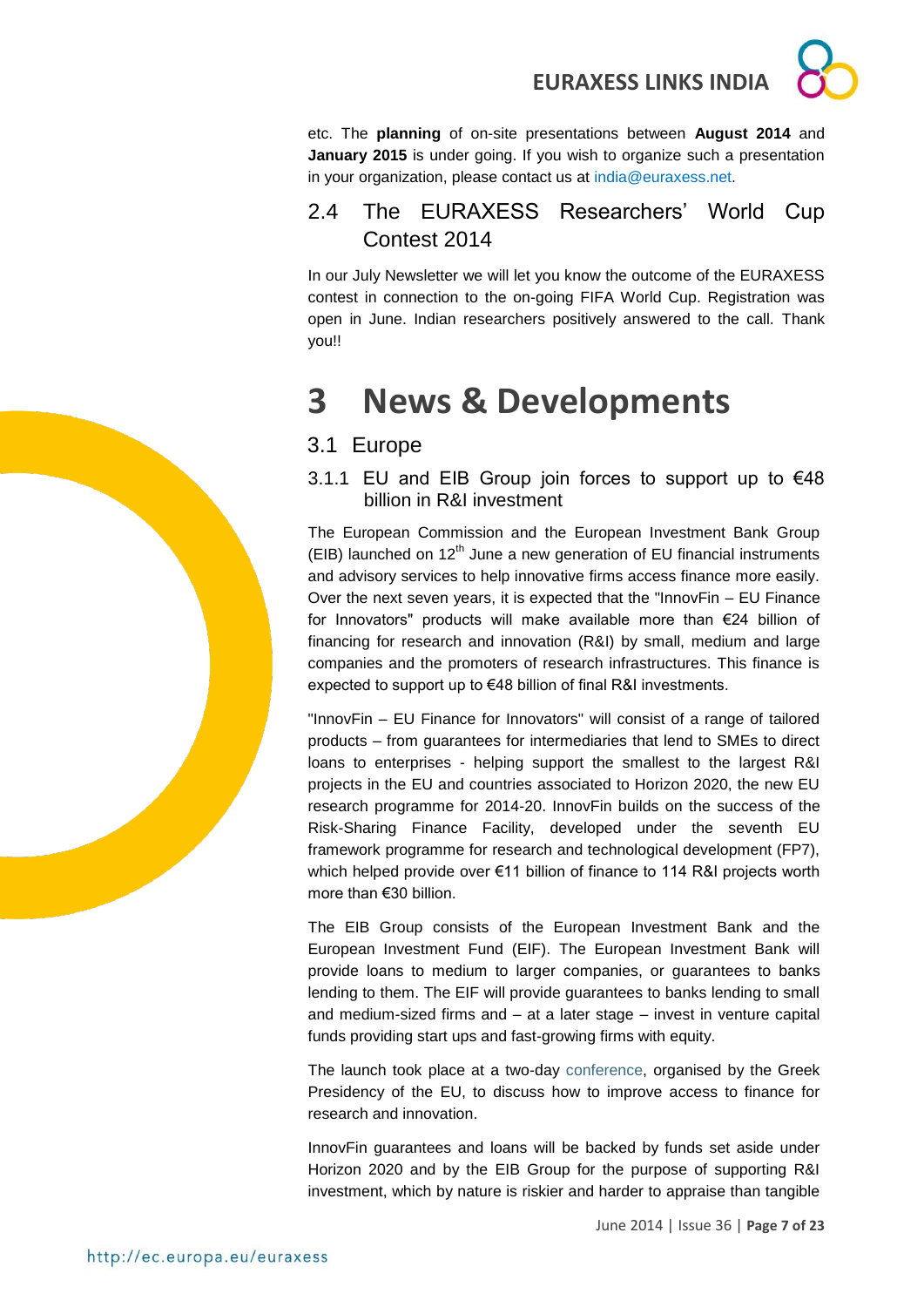investments. All are demand-driven instruments, with no prior allocations between sectors, countries or regions. These debt instruments will be complemented in the near future by a suite of equity instruments managed by the EIF. In total, some €2.7 billion of Horizon 2020's near €80 billion budget will support these financial instruments.

Source: [European Commission](http://europa.eu/rapid/press-release_IP-14-670_en.htm?locale=en)

## <span id="page-7-0"></span>3.1.2 European Commission points to innovation reforms to sustain economic recovery

The European Commission has highlighted on 10<sup>th</sup> June the importance of research and innovation (R&I) investments and reforms for economic recovery in the European Union, and made proposals to help EU Member States maximise the impact of their budgets at a time when many countries still face spending constraints. Increasing R&I investment is a proven driver of growth, while improving the efficiency and quality of public R&I spending is also critical if Europe is to maintain or achieve a leading position in many fields of knowledge and key technologies. The Commission has pledged support to Member States in pursuing R&I reforms best suited to their needs, including by providing policy support, world-class data and examples of best practice.

The Communication published today by the Commission highlights three key areas of reform:

- Improving the quality of strategy development and the policymaking process, bringing together both research and innovation activities, and underpinned by a stable multi-annual budget that strategically focuses resources;
- Improving the quality of R&I programmes, including through reductions of administrative burdens and more competitive allocating of funding;
- Improving the quality of public institutions performing research and innovation, including through new partnerships with industry.

The Commission has also called on Member States to prioritise R&I, as public authorities regain margins for growth-enhancing investment. With current R&I spending across the public and private sector worth just over 2% of GDP, the EU remains well behind international competitors like the United States, Japan and South Korea, with China also now very close to overtaking the EU (see graph). Increasing R&I spending to 3% of GDP therefore remains a key target for the EU, but the Communication today shows that improving the quality of public spending in this area is also essential in order to increase the economic impact of investment. The Communication points equally to the need for the EU needs to put in place the right framework conditions to encourage European companies to innovate further.

Source: [European Commission](http://europa.eu/rapid/press-release_IP-14-646_en.htm?locale=en)

<span id="page-7-1"></span>3.1.3 Research meets diplomacy: Europe as a Global Actor

June 2014 | Issue 36 | **Page 8 of 23** On 5th June the European Commission's Directorate General for Research and Innovation, in cooperation with the FLASH-IT project,

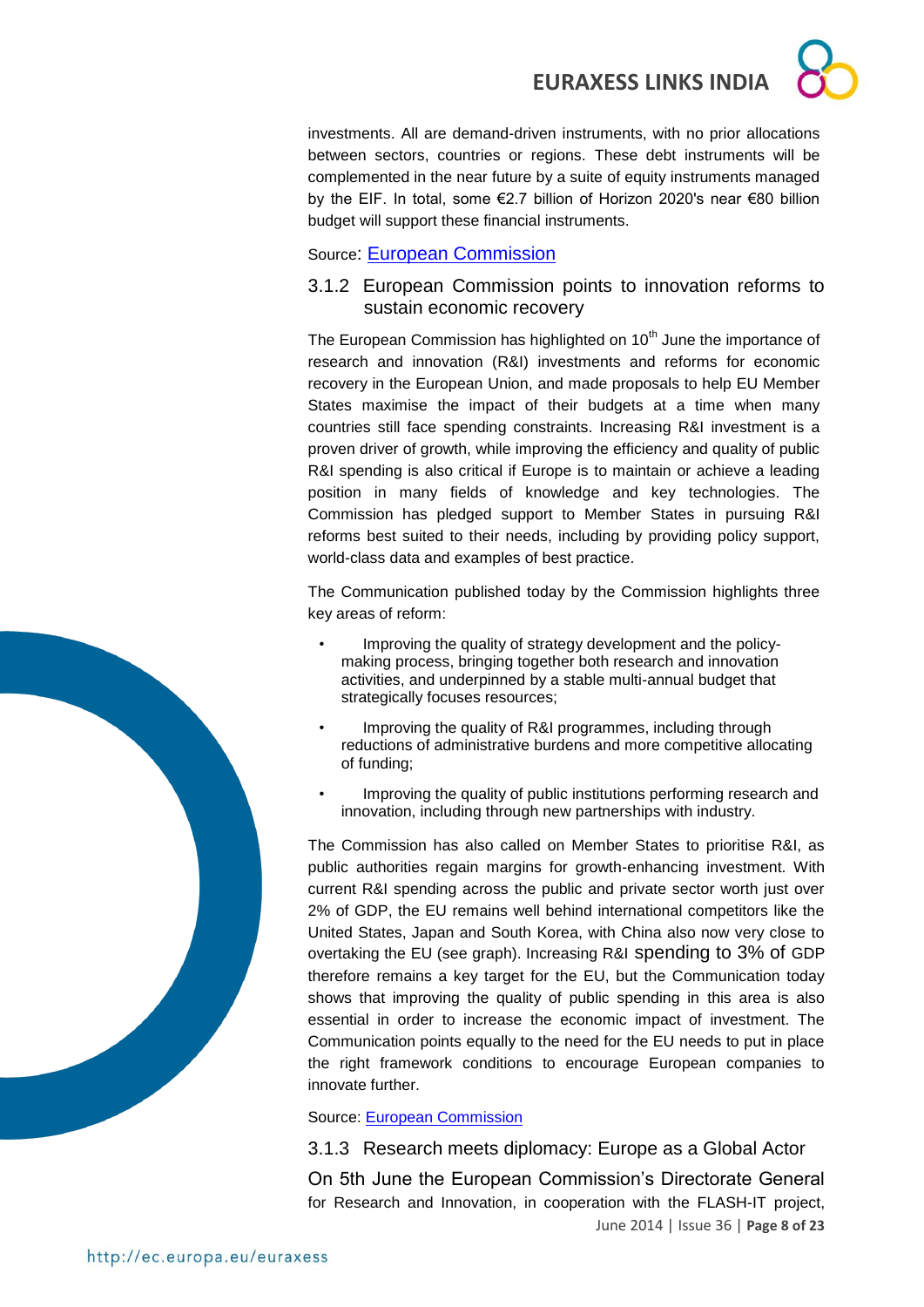organized a conference on "Research Meets Diplomacy: Europe as a Global Actor". This conference was on the one hand intended to take stock of the rich research financed under the Socio-economic Sciences and Humanities programme under the  $7<sup>th</sup>$  Framework Programme. On the other hand, through an exchange between researchers and EU foreign policymakers, ideas were discussed on future topics for research on the EU as a global actor under Societal Challenge 6 "Europe in a changing world - Inclusive, Innovative and Reflective Societies" of Horizon 2020.

The debates concentrated on three major themes:

- the EU's capacities as a global actor,
- the EU's neighbourhood with an emphasis on the Mediterranean, and
- the EU's role in the wider world and key global challenges, focussing on two regions that have been less in the spotlight: Latin America and the Caribbean and the Pacific.

The event brought together over 120 participants from the public and private sector, including many academics and policy-makers.

#### Source: [European Commission](http://ec.europa.eu/research/social-sciences/events_en.cfm?eventcode=8F135BB3-CB93-3568-81A2ED68A6F6B5D6)

#### <span id="page-8-0"></span>3.1.4 EU launches world's largest civilian robotics programme – 240,000 new jobs expected

The European Commission and **[180 companies and research](http://www.eu-robotics.net/membership/list-of-members/)  [organisations](http://www.eu-robotics.net/membership/list-of-members/)** (under the umbrella of **[euRobotics](http://www.eu-robotics.net/)**) launched on the 3rd June the world's largest civilian research and innovation programme in robotics. Covering manufacturing, agriculture, health, transport, civil security and households, the initiative – called **[SPARC](http://sparc-robotics.eu/)** – is the EU's industrial policy effort to strengthen Europe's position in the global robotics market (€60 billion a year by 2020). This initiative is expected to create over 240,000 jobs in Europe, and increase Europe's share of the global market to 42% (a boost of €4 billion per year). The European Commission will invest €700 million and **[euRobotics](http://www.eu-robotics.net/)** €2.1 billion.

Robotics enables companies to continue manufacturing in Europe, where they might otherwise move operations to lower-cost countries. But the potential of robotics goes far beyond the factory: from helping nurses in hospitals to inspecting dangerous power plants and tedious farm work. Autonomous cars and drones are other examples of robots. (see: [What](http://europa.eu/rapid/press-release_MEMO-14-386_en.htm)  [robots can do for you\)](http://europa.eu/rapid/press-release_MEMO-14-386_en.htm).

#### Source: [European Commission](http://europa.eu/rapid/press-release_IP-14-619_en.htm)

#### <span id="page-8-1"></span>3.1.5 More than €3 billion invested in European smart grids projects

The Joint Research Centre (JRC) recently published its 2014 edition of the "Smart Grid projects outlook", which presents the most comprehensive database of smart grid and smart metering initiatives up until the first quarter of 2014 across the European Union, Switzerland and Norway. The results can also now be visualised using new interactive, freely available web tools. In this update, more than 450 smart grid projects were identified, accounting for a total investment of €3.15 billion.

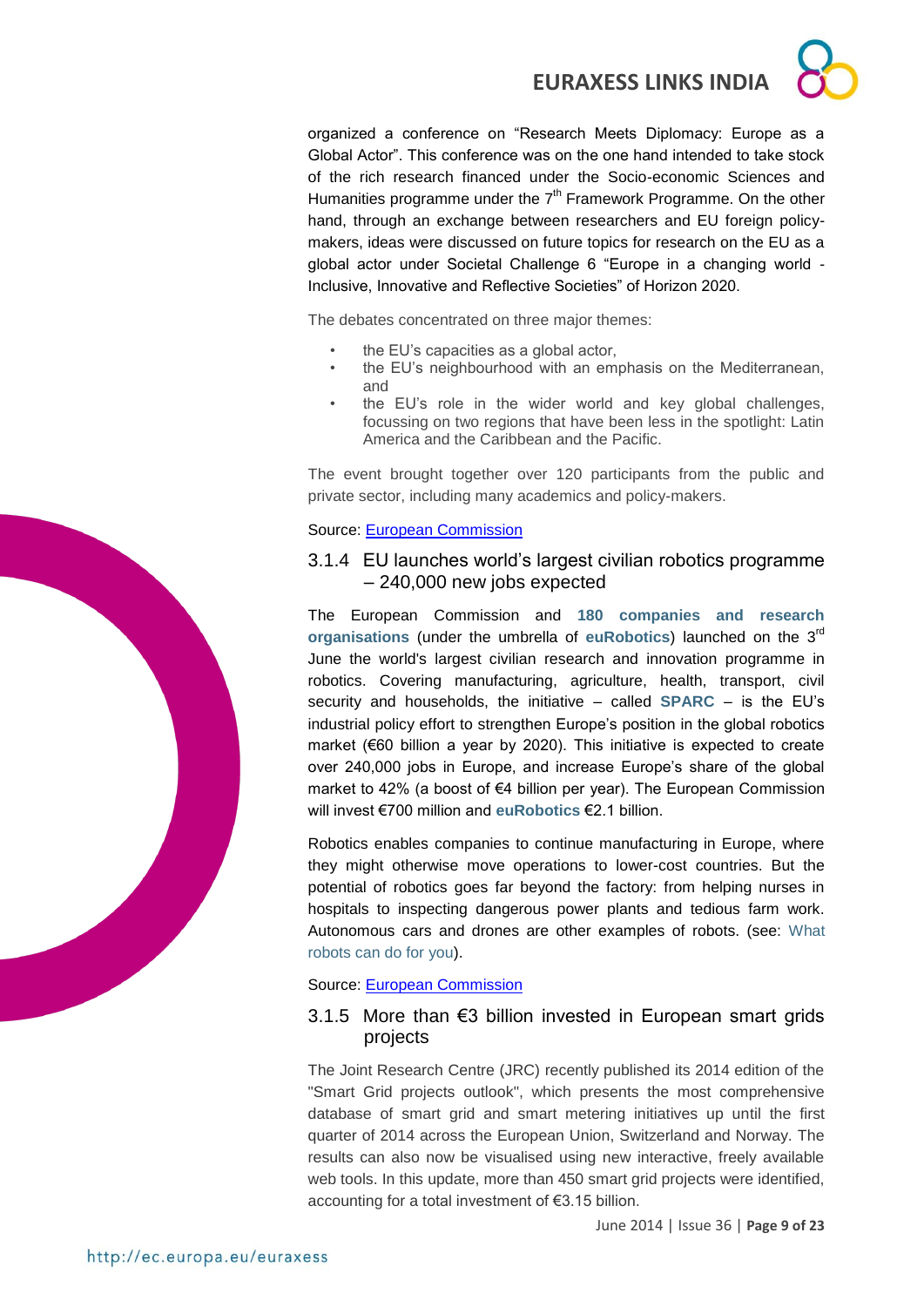Although the work from the preceding reports cannot be directly compared with this inventory a positive trend can be confirmed. The previous edition of this study reported 281 projects and a €1.8 billion budget.

With its 135 projects, Germany has the largest number of initiatives, while France and the United Kingdom have invested the most, at €500 million each. In both countries €5 million is on average pumped into a project. Denmark has the highest investment in smart grids per capita and per national electricity consumption followed by Slovenia, which together with the Czech Republic, is one of the leading countries within the newer Member States in establishing a strategy for smart grid testing and implementation. However, Eastern European countries only account for less than 1% of the total budget.

EU-15 organisations still manage the bulk of the investments in smart grid projects, of these, 90% are supported by some form of public funding. Private capital investment amounts to 49%; the rest comes from EC (22%), national (18%) and regulatory funding (9%), and the remaining 2% is unclassified. Several types of organisations, such as universities and distribution system operators – which together manage more than half of the budget –, transmission system operators, manufacturers and ICT companies participate to significant degrees in smart grid projects. Around 200 million smart electricity meters in Europe (ca. 72% of EU customers) are expected to be deployed by 2020 with an estimated investment of €35 billion. In EU Member States where the roll-out of smart metering is positively assessed, the expected penetration rate for electricity may even exceed the EU target of 80% by 2020.

Together with this study, several interactive visualisation tools were launched, allowing the user to generate customisable maps, graphs and charts to track the progress on the European smart grid projects.

Source: [Joint Research Centre](https://ec.europa.eu/jrc/en/news/more-than-3-billion-euros-invested-european-smart-grids-projects)

<span id="page-9-0"></span>3.1.6 SMEs participating in EU R&D funding programmes perform better than others

A report published last May by the EU reveals that its research funding programmes have a considerable impact on participating small and medium-sized enterprises (SMEs).

Employment, remarkably, increased almost five times faster in the evaluated SMEs as compared to a control group of companies not having taken part in European projects. Two European programmes including several sub-schemes, the cooperation programme and Research for the Benefit of SMEs were also evaluated for their capacities to increase SMEs' turnover and exports. Small businesses capacity to innovate and the added value of European collaboration in research were also positively evaluated.

The increase in turnover is estimated by the SMEs surveyed as between 16% and 22%. More than 67% of all SMEs reported having implemented an innovation and 59% increased their involvement in collaborative research with access to technological knowledge from abroad being the most important reason for collaboration.

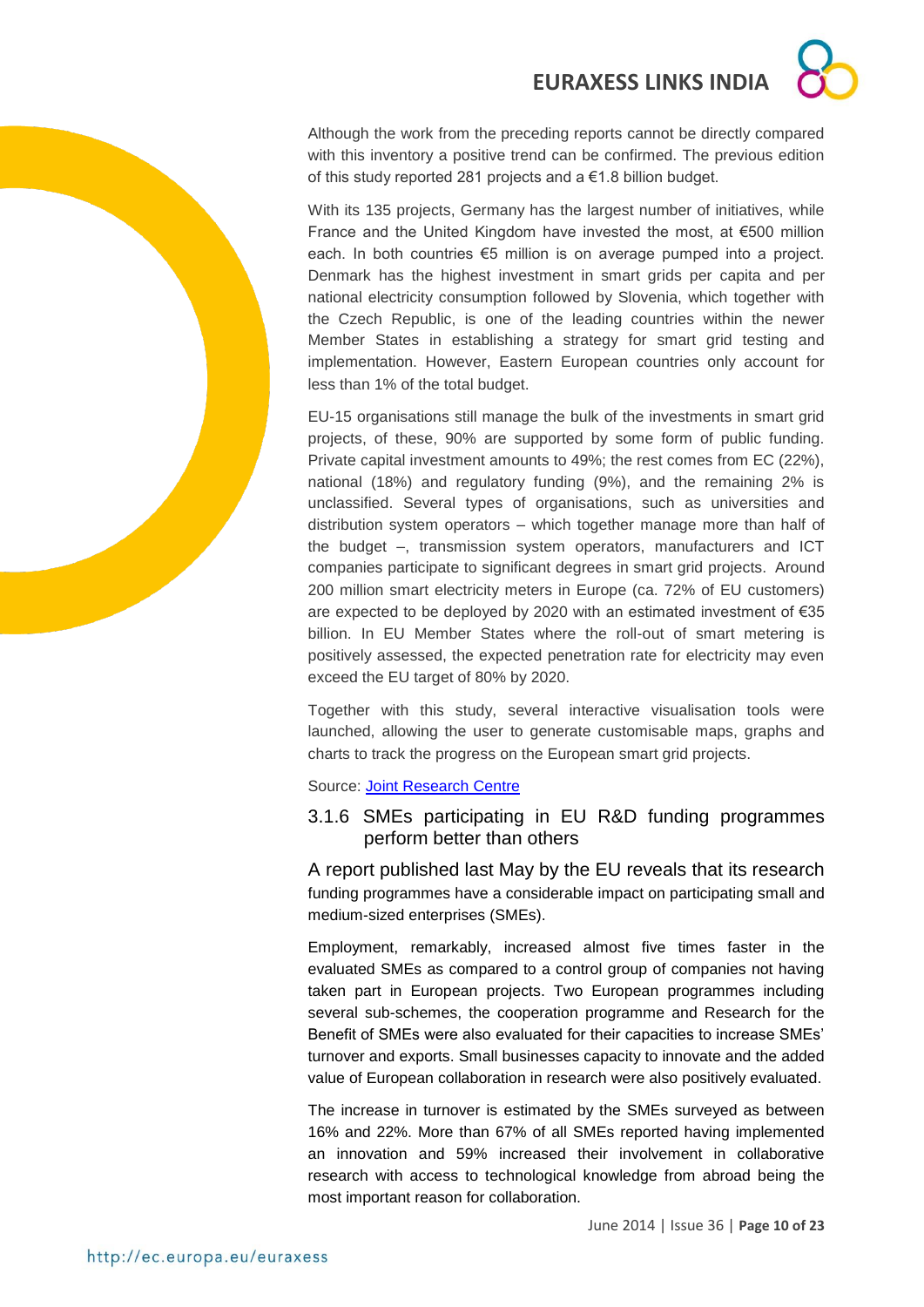Read the full interim evaluation of SME performance under the EU's Seventh Framework Programme [here](http://www.eurekanetwork.org/c/document_library/get_file?uuid=e55da2d8-f78b-4459-893f-2ef081aa5286&groupId=10137)**.**

## <span id="page-10-0"></span>3.1.7 Samos 2014 Summit on ICT-enabled Governance

More than 80 high-level experts in electronic governance from 20 countries will participate in the 5th International Samos Summit on "ICT-enabled Governance". The key issues for this year's summit are Open Data, powered by the SHARE PSI 2.0 project and Global Systems Science, an attempt to enable policy makers with scientific method and tools for evidence-based decision making.

The Summit will present the new approaches and guidelines for internet technologies in the context of the Digital Agenda 2020 and the new HORIZON 2020 framework for research and development in the European Union. More than 15 international research projects will present their proposals for new electronic services and tools for policymakers, citizen participation in decision making, open governance and effective management through open data initiatives at national and local level, including the CONSENSUS, e-POLICY, e-GOVPOLINET, GEN6 , PERIKLIS and POLICY COMPASS projects.

The involvement of the younger generation of scientists takes place through the organization of the [2nd Summer School o](http://egov2014.pns.aegean.gr/)n "Open and Collaborative Governance".

More information [here.](http://www.samos-summit.org/)

#### <span id="page-10-1"></span>3.2 India

#### <span id="page-10-2"></span>3.2.1 India's New Science and Technology Minister

On the 26th of May 2014, the now Prime Minister of India Narendra Modi announced Dr Jitendra Singh as the new Science and Technology Minister of India. An endocrinologist by profession, Dr Singh has been an active figure in the academia, having authored eight books and many articles. His profile also includes Ministry of Earth Sciences, Department of Atomic Energy and Department of Space, among others. On his first day in office, he announced that promoting research and development and bringing about scientific temper will be his priority to make India the world leader in this area.

Read more: [Outlook India](http://www.outlookindia.com/news/article/RD-to-Be-Focus-of-New-Science-and-Technology-Minister/842247)

#### <span id="page-10-3"></span>3.2.2 New Human Resource Development Minister promises rise in education spending

India will strive to increase public spending on education to 6% of gross domestic product from less than 4% currently, new Human Resource Development Minister Smriti Irani announced during her maiden press conference last week. Irani took charge after the National Democratic Alliance government came to power, sweeping the recent Lok Sabha polls.

Read more: [University World News](http://www.universityworldnews.com/article.php?story=20140529122620933)

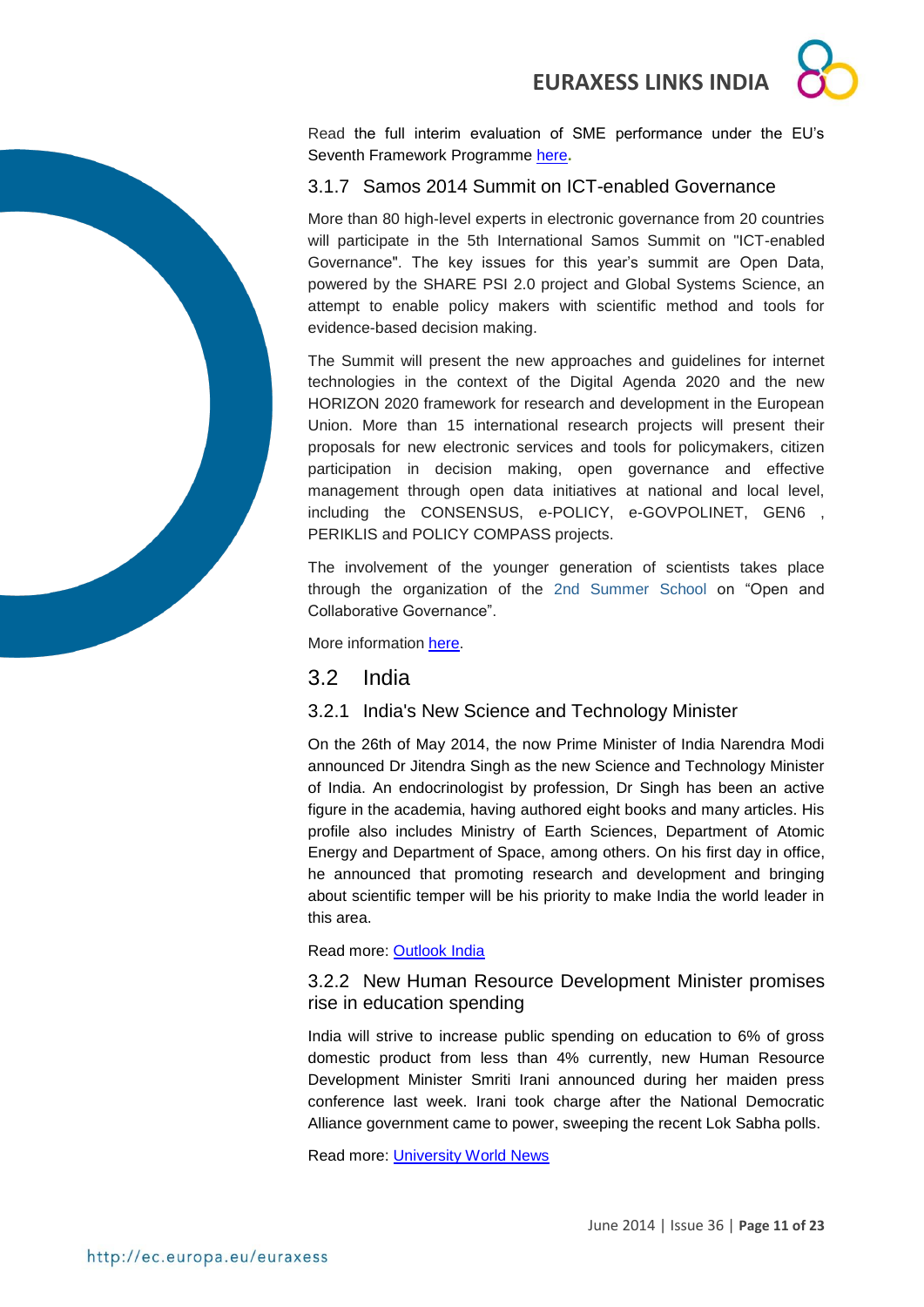## <span id="page-11-0"></span>3.2.3 New minister prioritises HE commission restructuring

Human Resource Development Minister Smriti Irani is turning her attention to transforming the University Grants Commission into a bona fide higher education regulator that is in tune with the sector's changing landscape, writes Urmi A Goswami for *The Economic Times*.

Read more: [University World News](http://www.universityworldnews.com/article.php?story=20140605221717340)

<span id="page-11-1"></span>3.2.4 Fake PhD degree scam accused gets bail

The Meghalaya High Court last week granted bail to Chandra Mohan Jha who was arrested after his CMJ University was found selling fake PhD degrees to thousands of students all over the country, reports the *Press Trust of India.*

Read more: [University World News](http://www.universityworldnews.com/article.php?story=20140605220632610)

## <span id="page-11-2"></span>3.2.5 University regulator moots anti-corruption course

College principals and students have given positive feedback on the University Grants Commission's direction to include anti-corruption as a subject in the higher education curriculum, writes Piyush Bhusari for TNN.

Read more: [University World News](http://www.universityworldnews.com/article.php?story=20140619210417723)

## <span id="page-11-3"></span>3.2.6 Turmoil as medical degree places cut in quality drive

Moves by the regulatory body the Medical Council of India, or MCI, to scrap almost a third of medical degree places across the country in order to improve the quality of medical education have thrown this year's admissions into disarray.

In early June, the MCI withdrew permission for 15,890 of the 49,950 MBBS undergraduate medical degree seats in medical colleges, saying the institutions had failed to maintain the minimum infrastructure requirements, or had poor faculty-to-student ratios.

## Read more: [University World News](http://www.universityworldnews.com/article.php?story=2014062607302685)

<span id="page-11-4"></span>3.2.7 Delhi University rolls back four-year degrees after 'politicised' row

The recruitment season at Delhi University – India's top university – has been thrown into chaos. A number of its constituent colleges were forced this week to defer undergraduate admissions in a highly politicised row over the university's attempt to switch to four-year degrees from a threeyear British-style model.

Read more: [University World News](http://www.universityworldnews.com/article.php?story=20140626134721628)

## <span id="page-11-5"></span>3.2.8 India, the second largest LinkedIn user base

At around 26 million users, India is the second largest user base for professional networking site LinkedIn. China, however, may be close on the heels given that just over five months into the launch of a Chinese version the user base has already touched 5 million.

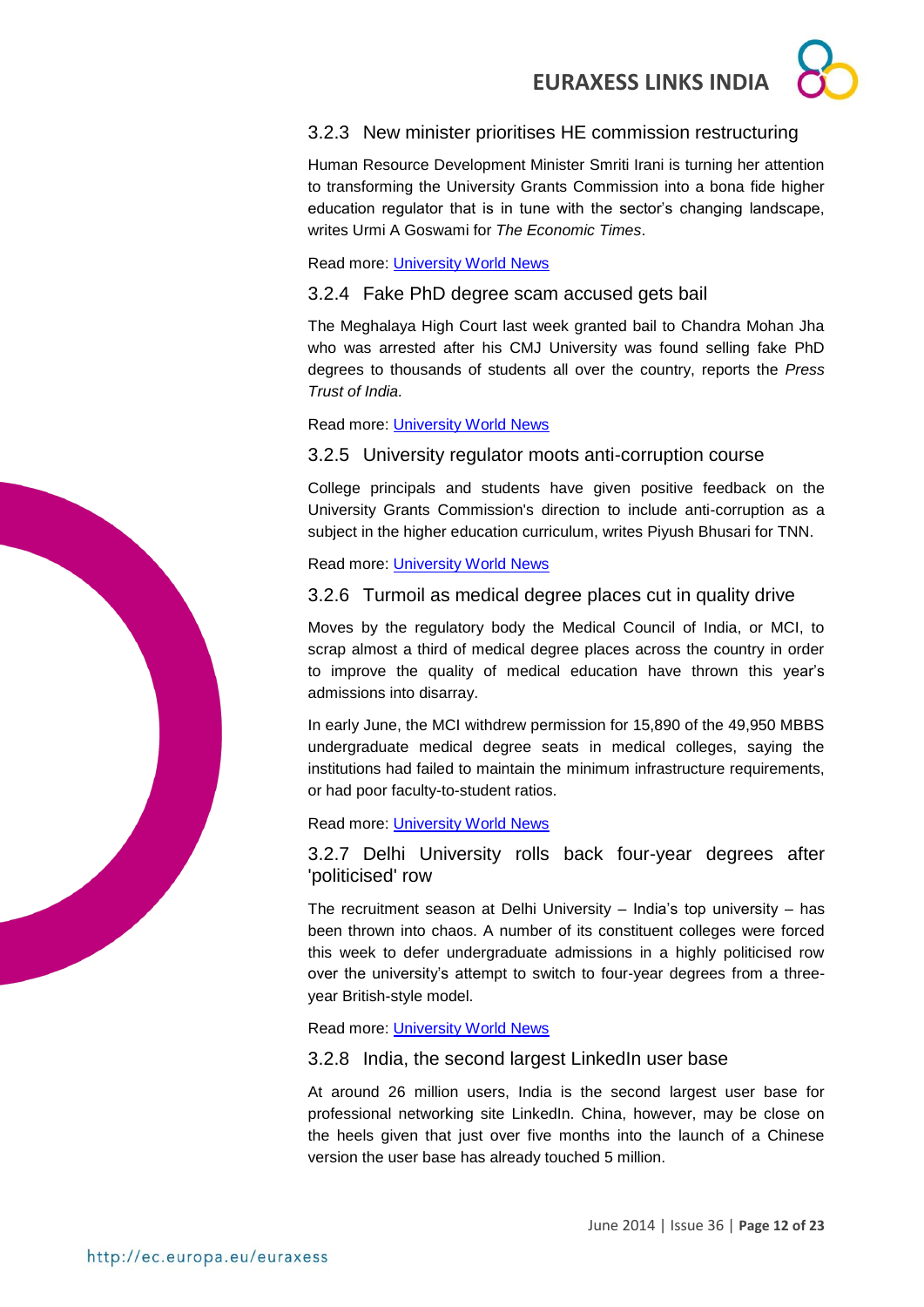India, which leads in the APAC (Asia Pacific) region, accounts for 8.6 per cent of the global user base, behind the U.S. which accounts for 33 per cent. Most of the growth was witnessed in the past 4-5 years, when awareness about professional networking has grown, said Ganesan Venkatasubramaniam, head of engineering at LinkedIn Technology Center, India.

#### Read more: [The Hindu](http://theoldreader.com/feeds/51d1326354cf825e210080dd)

## <span id="page-12-0"></span>3.2.9 India's Mobile Seva initiative wins UN award

An initiative conceptualized by Indian government's Department of Electronics and Information Technology (DeitY) to enable delivery of public services electronically through the mobile platform has been awarded a United Nations public service award.

Mobile Seva, a nationwide initiative conceptualized, funded and implemented by the Department of Electronics and Information Technology (DeitY), is among the second place winners of the 2014 UN Public Service Awards, along with Bahrain, Brazil, Cameroon, Republic of Korea and Spain.

## Read more: [Times of India](http://timesofindia.indiatimes.com/tech/tech-news/Indias-Mobile-Seva-initiative-wins-UN-award/articleshow/37125368.cms)

## <span id="page-12-1"></span>3.2.10 Indus basin will get hotter by 4 degree C by the end of the century

By the turn of the century, global warming could radically alter the climatic anatomy of one of the world's most populated river basins — the Indus thereby impacting millions of livelihoods, says a new study.

The 1.1 million sq. km basin, shared by India, Pakistan, Afghanistan and China, is projected to warm "significantly and progressively", with average temperatures set to increase by around 4 degrees C by 2080, says a paper published recently in the journal Climate Dynamics.

## Read more: [The Hindu](http://www.thehindu.com/sci-tech/energy-and-environment/indus-basin-will-get-hotter-by-4-degree-c-by-the-end-of-the-century/article6127024.ece?utm_source=RSS_Feed&utm_medium=RSS&utm_campaign=RSS_Syndication)

## <span id="page-12-2"></span>3.2.11 Getting creative with waste

Are we throwing away things that someone else could use? Can we refashion these items and enjoy them in a new avatar? These are questions worth asking, and luckily several of Bangalore's eco-citizens have come up with answers.

Read more: [The Hindu](http://www.thehindu.com/features/metroplus/getting-creative-with-waste/article6151742.ece?utm_source=RSS_Feed&utm_medium=RSS&utm_campaign=RSS_Syndication)

## <span id="page-12-3"></span>3.2.12 E-waste looms large over India

In just over a decade, India will have on its hands a whopping 130 million obsolete desktop computers and 900 million laptops to dispose of, a new research paper estimates.

Besides the sheer volume of non-biodegradable material this entails, ewaste involves distinctly hazardous substances such as cadmium, mercury, lead, arsenic and a blend of plastics that are difficult to remove from the environment, says the study published in the latest edition of International Journey of Environmental Technology and Management.

June 2014 | Issue 36 | **Page 13 of 23**

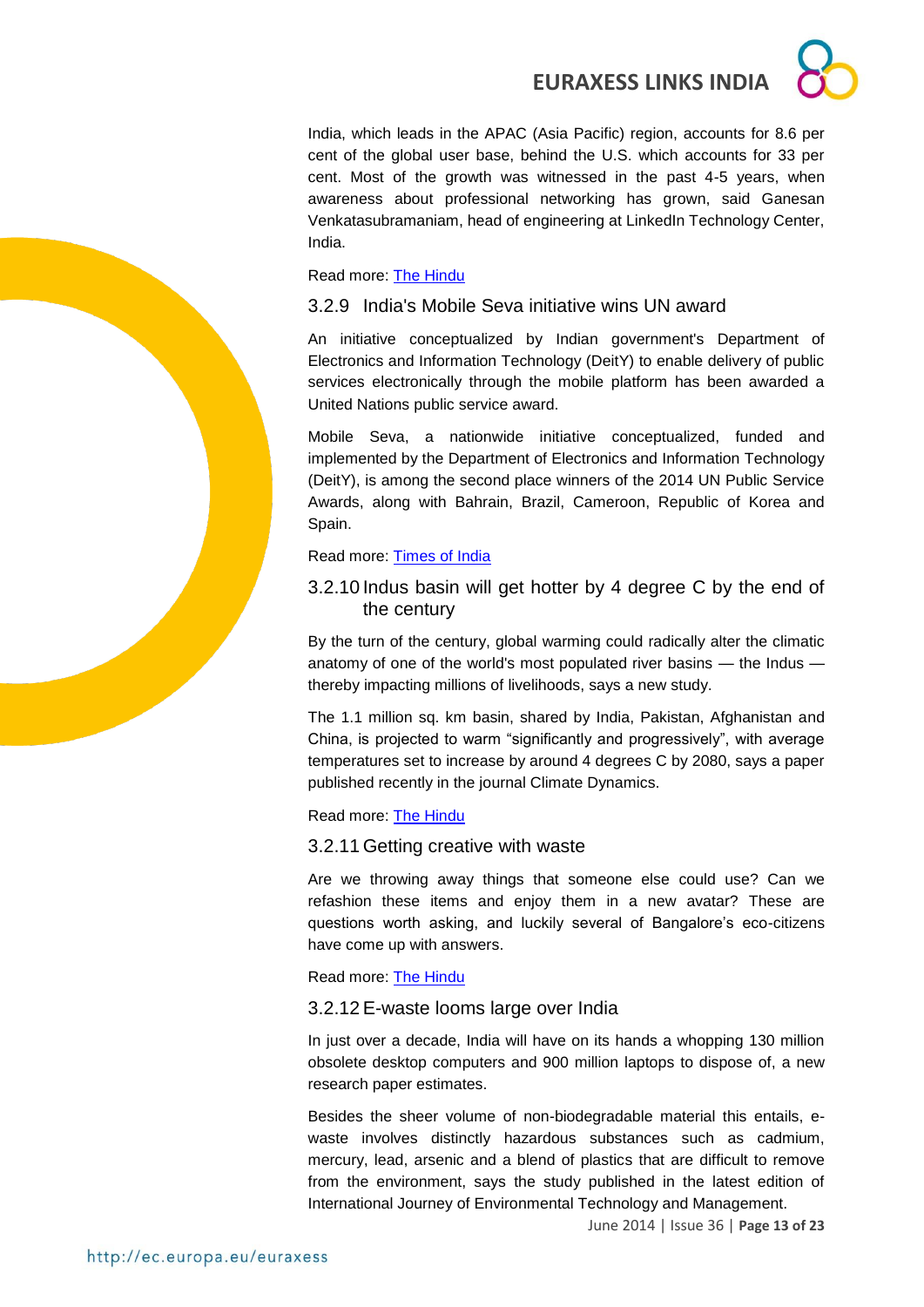

A yawning gap exists already between the ewaste generated in India and its capacity to deal with it.

Read more: **The Hindu** 

<span id="page-13-0"></span>3.2.13 Mumbaikars can calculate their carbon footprint online

Starting this World Environment Day, environment-conscious Mumbaiites will be enabled, with the click of a mouse, to keep tabs on the impact of climate change on their city.

The website **www.mmr-ccrt.org.in**, put together by a group of young professionals and launched at the Maharashtra Nature Park at Dharavi here on Wednesday, has tools to help calculate carbon footprints and suggest sustainable lifestyle changes conducive to environmental health.

Read more: [The Hindu](http://www.thehindu.com/sci-tech/energy-and-environment/now-mumbaikars-can-calculate-their-carbon-footprint-online/article6086394.ece?utm_source=RSS_Feed&utm_medium=RSS&utm_campaign=RSS_Syndication)

<span id="page-13-1"></span>3.2.14 Wonders woven from Nature

The Kottapuram Integrated Development Society (KIDS) is empowering women's groups economically by helping them craft attractive products from natural fibre.

Read more: [The Hindu](http://www.thehindu.com/features/metroplus/society/wonders-woven-from-nature/article6126755.ece?utm_source=RSS_Feed&utm_medium=RSS&utm_campaign=RSS_Syndication)

<span id="page-13-2"></span>3.2.15 Indian cities score high in global IT talent survey

As much as half the world's top 10 cities based on the percentage of new residents with technology skills is in India, a LinkedIn study has found.

Bangalore, Pune, Hyderabad and Chennai topped the list, with Gurgaon coming in at the end. The ranking is based on an analysis of the geographic movements of the social networking site's 300 million members, looking at every new position added to their profiles between November 2012 and November 2013.

Read more: [Times of India](http://timesofindia.indiatimes.com/tech/jobs/5-Indian-cities-score-high-in-global-IT-talent-survey/articleshow/37190952.cms)

#### <span id="page-13-3"></span>3.3 India-Europe cooperation

<span id="page-13-4"></span>3.3.1 EU-India Platform for the Social Sciences and Humanities (EqUIP)

This is a new project funded under FP7 that will bring together research funding and support organisations in Europe and India in order to develop a stronger strategic partnership in the fields of social sciences and humanities. This platform will support research agencies across Europe and India in stepping up international collaboration: through sharing best practice, networking and closer coordination of existing collaborative activities and the establishment of new relationships. It will map existing collaborative activity with the aim of identifying barriers and challenges to effective research co-operation, as well as identify opportunities and priorities for future research collaboration. This is three year project with 1.5 M€ grant from the European Commission. The partner countries/organisations are UK (ESRC, AHRC), India (ICSSR), Finland (AKA), France (ANR), Italy (APRE), Germany (DFG, DLR), Portugal (FCT),

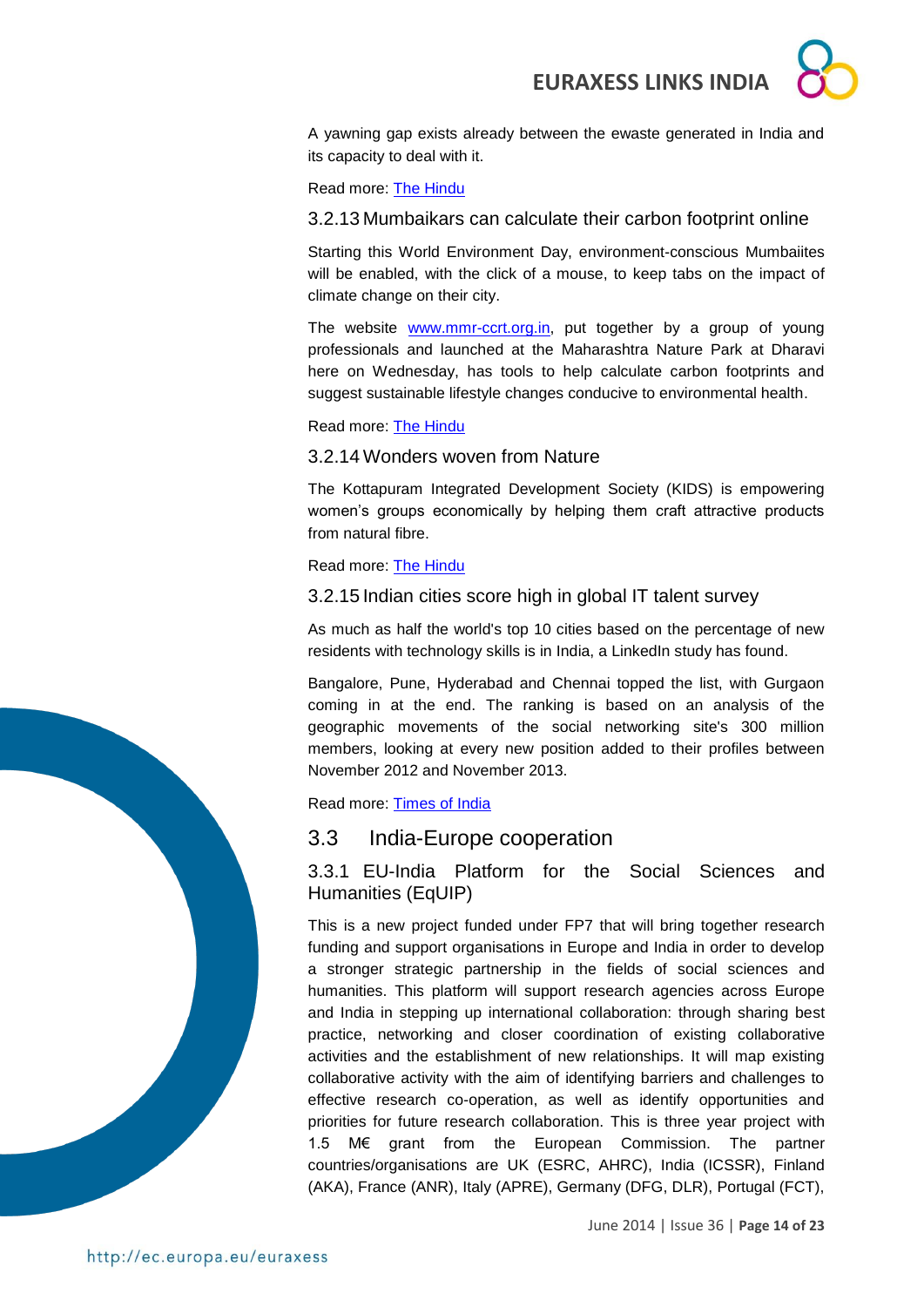Slovenia (MIZS), Netherlands (NOW), Norway (RCN) and Austria (ZSI). EURAXESS Links India is already working with EqUIP's team to explore joint collaborations. The EqUIP website is under construction. EqUIP will be launched in India after the summer. Keep an eye on the EURAXESS [Links India website](http://ec.europa.eu/euraxess/index.cfm/links/eurRes/india) and Newsletter.

<span id="page-14-0"></span>3.3.2 India-EU workshop: III Coastal zone management and impact on society

On 6-9 October 2014 Nansen Environmental Research Centre India (NERCI) is organizing a workshop as part of the Indo-European Research Facilities for studies on marine ecosystems and climate in India (INDO-MARECLIM, a FP7 project), to discuss the current status of work on coastal zone management and to explore future collaboration possibilities, at Abad Turtle Beach Resort (Kerala). INDO-MARECLIM aims at facilitating and improving co-operation between the EU/MSs/ACs and India, and currently includes partners from UK, France, Italy, the Netherlands and Norway. The Strategy of INDO-MARECLIM is to organize and host workshops and winter school inviting European and Indian scientists, post-docs and PhDs.

For more information and applying for the workshop check on [IndoMareClim.](http://www.indomareclim-nerci.in/workshops.php)

### <span id="page-14-1"></span>3.3.3 IGCS Summer Schools 2014 on Sustainable Management of Resources

On 16-28 June 2014, the Institute for Sanitary Engineering, Water Quality and Solid Waste Management (ISWA) of the University of Stuttgart, Indian Institute of Technology Madras (IIT Madras) and RWTH Aachen University held the Indo-German Centre of Sustainablity (IGCS) Summer School. The theme of the summer school was "Closing the Loop: Solid Waste and Waste Water Management". The summer school addressed technical, social and also economic aspects. The aim was to develop sustainable systems in solid waste and water management. The IGCS including the schools are part of the "A new passage to India" initiative funded by the German Academic Exchange Service (DAAD) on behalf of the German Federal Ministry of Education and Research.

Read more: [IGCS](http://www.igcs-chennai.org/?page_id=3007)

## <span id="page-14-2"></span>3.3.4 64<sup>th</sup> Lindau Nobel Laureate meeting

On 29 June-11 July 2014, 20 young Indian researchers will attend the 64th Lindau Nobel Laureate Meeting dedicated to medicine. They will be among the 600 aspiring young researchers selected from 80 countries who will meet 37 Nobel Laureates to exchange ideas, discuss projects and build international network. Since 2001, the Indian Department of Science & Technology (DST), Lindau Committee and the German Research Foundation (DFG) have jointly collaborated in the participation of young Indian students and researchers at the annual Nobel Laureates Meeting in Lindau. The first week of the two-week long programme is funded by the the DST and Lindau Commitee. The second week - which includes visits to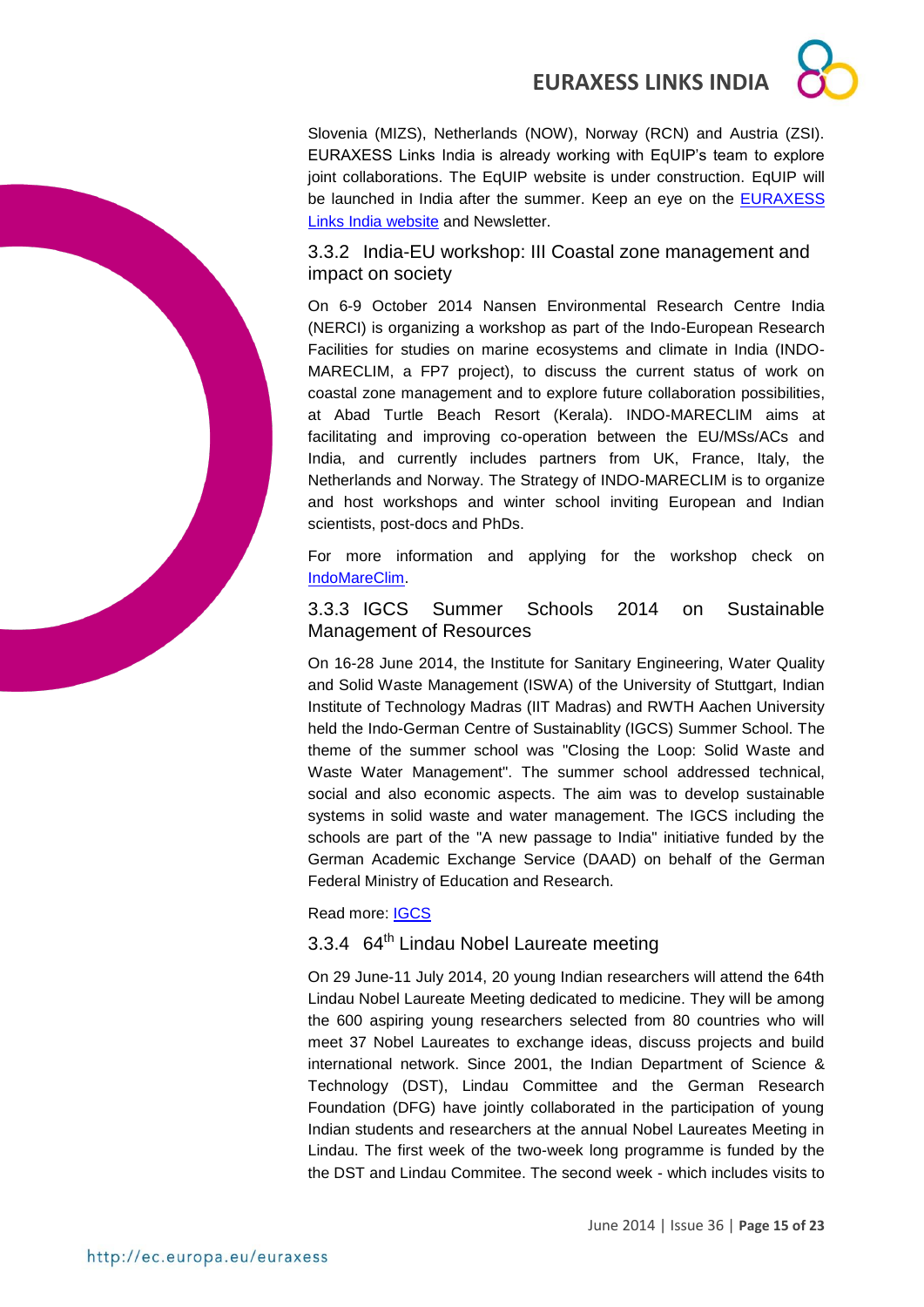

best German universities and institutes - will be funded and coordinated by the DFG.

Read more: [Lindau Nobel Laureate Meetings](http://www.lindau-nobel.org/2014_Lindau_Meeting__Physiology_Medicine.AxCMS)

### <span id="page-15-0"></span>3.3.5 Israel to open centres on agri-horticulture in Bihar

Israel is planning to open two centres of excellence at Nalanda and Vaishali in Bihar in the field of vegetables and mango respectively to help cultivators increase their productivity.

In these centres, Israeli agricultural experts along with local farm scientists would impart knowhow of the latest technology to growers to help them raise the production level; Ohad Horsandi, Israeli Embassy spokesman, said in Patna..

#### Read more: [The Hindu](http://www.thehindu.com/news/national/other-states/israel-to-open-centres-on-agrihorticulture-in-bihar/article6145409.ece?utm_source=RSS_Feed&utm_medium=RSS&utm_campaign=RSS_Syndication)

#### <span id="page-15-1"></span>3.3.6 European Higher Education Fair India – 2014

Organised by the Delegation of the European Union in India, the European Higher Education Fair India 2014, which will take place from 30th November to 5th December 2014 in three different cities - New Delhi, Bangalore and Kolkata - , will promote European higher education in India by providing a platform for European Union member states and higher education institutions to showcase their education opportunities. Indian students and researchers will get an opportunity to interact directly with representatives from the European universities of their choice. Interested higher education institutions are invited to register online at the EHEF website. Registration dates for HE institutions: 15 June – 15 July, 2014

#### Read more: [EHEF India 2014](http://www.ehef-india2014.org/)

Note: Although the focus of the fair will be on master courses rather than research, EURAXESS Links India will be there. Keep an eye on our Newsletter for further information on Research and the EHEF India 2014.

## <span id="page-15-2"></span>**4 Grants & Fellowships**

## <span id="page-15-3"></span>4.1 Call for Proposals for ERC Advanced Grant

#### **Deadline: 21 October 2014**

Advanced Grants are designed to support excellent Principal Investigators at the career stage at which they are already established research leaders with a recognised track record of research achievements. This action is open to researchers of any nationality who intend to conduct their research activity in any Member State or Associated Country.

The ERC's frontier research grants operate on a 'bottom-up' basis without predetermined priorities.

The call 'ERC-2014-AdG' consists of one call with a single deadline applying to each of the three main research domains:

- Physical Sciences & Engineering (Panels: PE1 PE10),
- Life Sciences (Panels: LS1 LS9),
- Social Sciences & Humanities (Panels: SH1 SH6).





European Research Council Established by the European Commission **Supporting top researchers** from anywhere in the world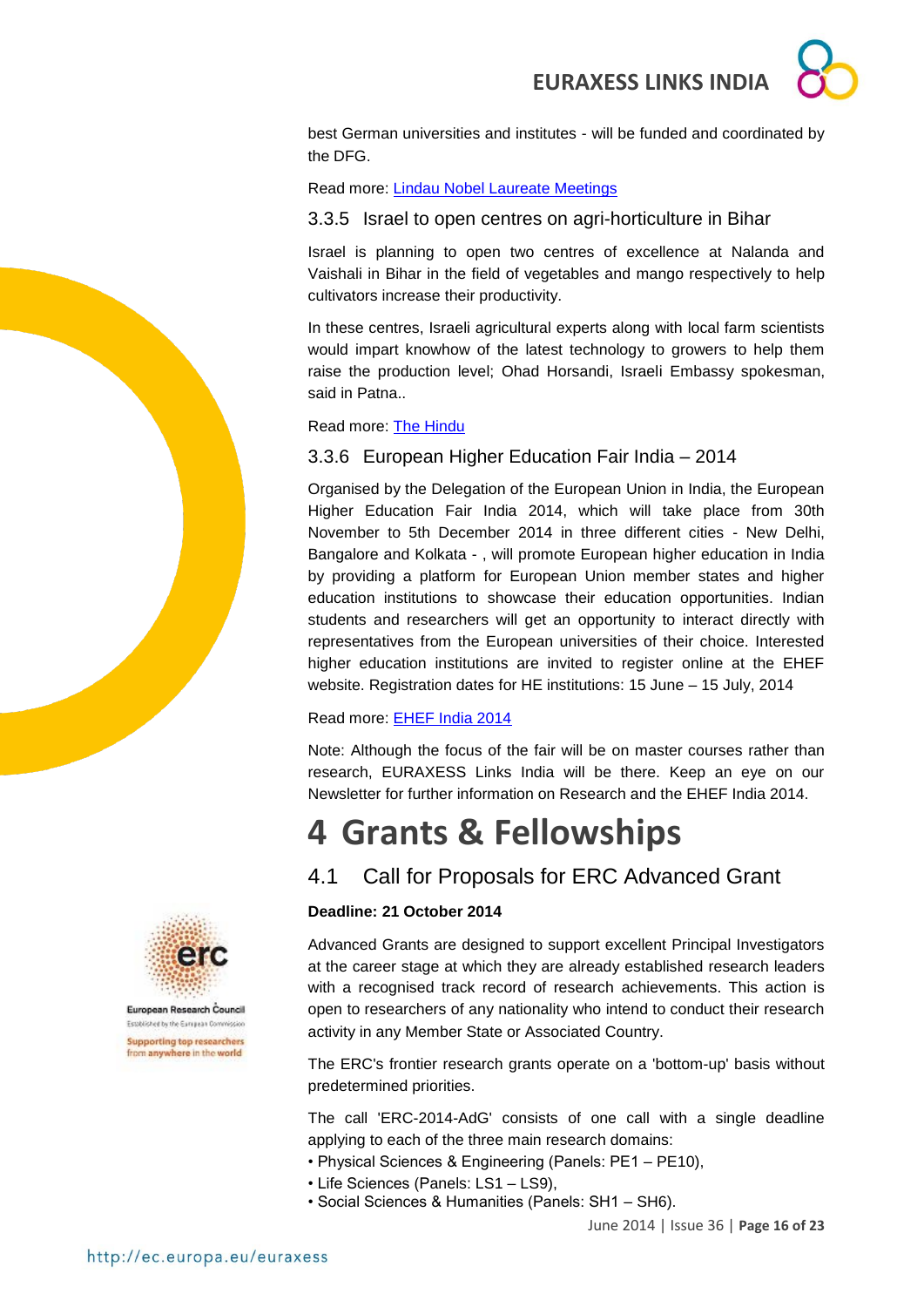

Full details on the call [here](http://ec.europa.eu/research/participants/portal/desktop/en/opportunities/h2020/calls/erc-2014-adg.html)

## <span id="page-16-0"></span>4.2 New M-ERA.Net Transnational Call 2014 (engineering and science materials)

#### **Deadline for submission: 16 September 2014**

The M-ERA.NET transnational Call 2014 opened on 6 June 2014. 36 funding organisations participate with around 30 million € total committed public funding.

It is a two step application procedure. The Guide for Proposers including the full Call text is published on www.m-era.net. Each applicant is requested to contact his / her national / regional contact person to check for national funding rules. Contact persons are listed in the Guide for Proposers.

M-ERA.NET will enable easy access to collaboration between leading research partners and industry across and also outside Europe and create a powerful network to tackle European and global challenges. Increasing interdisciplinary cooperation with a series of joint calls and activities will enable European researchers and industry to access previously inaccessible new markets, creating a new innovation oriented economy.

Funding is offered to innovative projects focusing on:

- Integrated Computational Materials Engineering
- Materials for Surfaces and Coatings
- Composite Technology
- Materials for Health
- Functional Materials Focusing on Sensors
- Materials for Sustainable and Affordable Low Carbon Energy **Technologies**

Detailed description of the topical fields and the application procedure is given in the Guide for Proposers.

#### [Read more](https://www.m-era.net/joint-call-2014)

## <span id="page-16-1"></span>4.3 20 Incoming Postdoc Fellowships at Freie Universität Berlin, Germany

#### **Deadline: 4 July 2014**

Freie Universtät (FU) Berlin invites applications for 20 postdoc fellowships. The "Postdoc International" POINT research fellowship program, cofinanced by the German Excellence Initiative and the Marie Curie Program of the European Commission, provides funding for outstanding postdoctoral researchers from all disciplines to conduct their own research project at Freie Universität Berlin. Starting in January 2015, each research fellowship will be awarded for 18 months. The call is open to experienced researchers from all disciplines and of all nationalities. Applicants will have to submit a project plan based around the research fields/ key topics of the participating excellence projects or focus areas.

#### [Read more](http://www.fu-berlin.de/en/sites/promovieren/drs/drs_fellowships/incoming_fellowships_call2014/index.html)

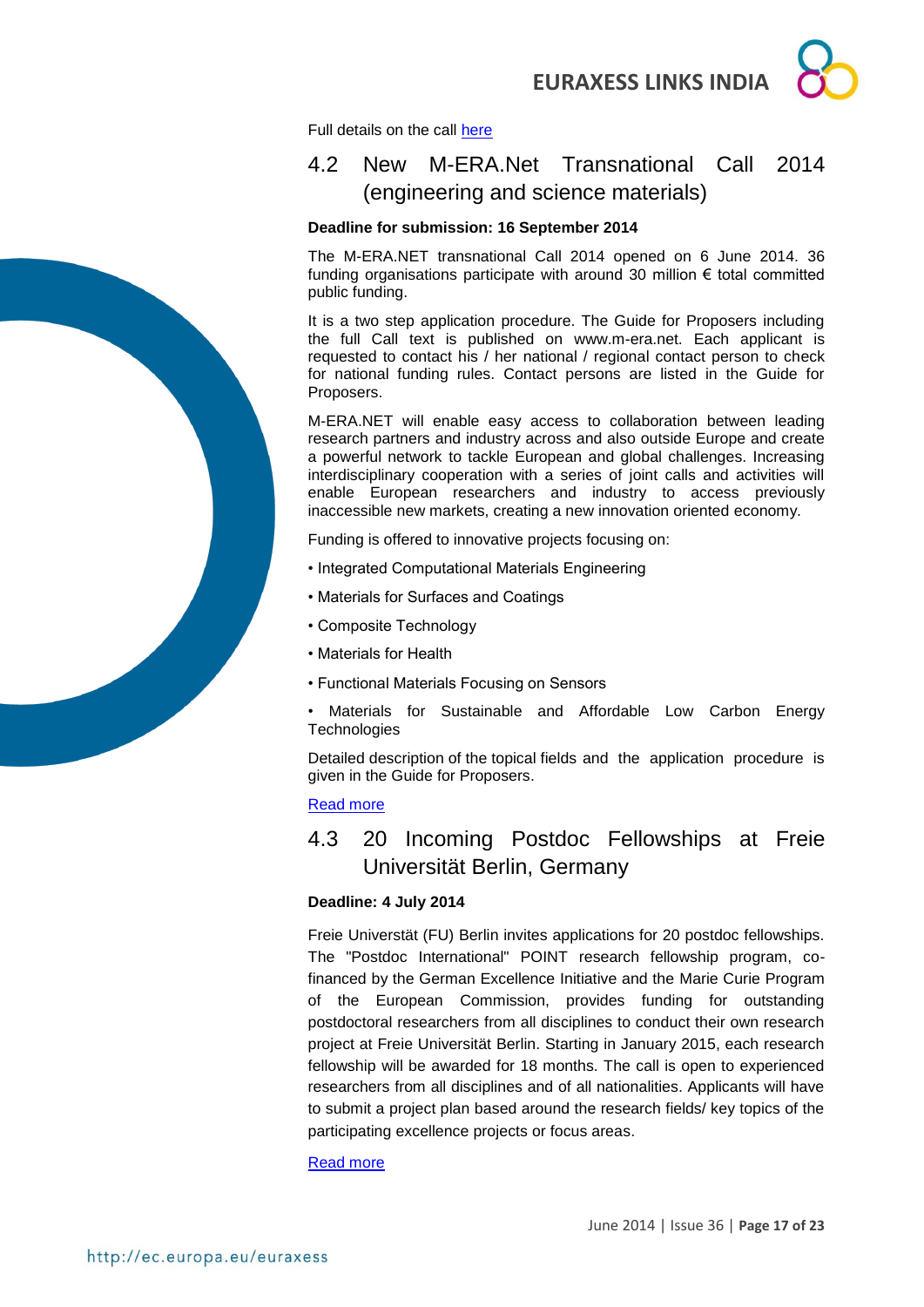

## <span id="page-17-0"></span>4.4 Policy Internships in the UK

#### **Application deadline: 18 August 2014**

A 3-month internship opportunity for BBSRC-, NERC- and AHRC-funded PhD students to work in one of a selected group of highly influential science policy organisations.

Internship placements provide an opportunity for current BBSRC-, NERCand AHRC-funded PhD students to work in one of eight host organisations on a policy topic relevant to both the student and the host. The student will be expected to: produce a briefing paper, participate in a policy inquiry, and/or organise a policy event.

#### [Read more](http://www.bbsrc.ac.uk/business/people-information/policy-internships.aspx?utm_source=feedburner&utm_medium=feed&utm_campaign=Feed%3A+bbsrcfunding+%28BBSRC+-+Funding+opportunities%29)

## <span id="page-17-1"></span>4.5 UK: Industrial Biotechnology (IB) Catalyst

*Expression of interest:*

Registration deadline: 3 September 2014 Application deadline: 10 September 2014

*Feasibility studies:*

Registration deadline: 3 December 2014 Application deadline: 10 December 2014

Together with the Engineering and Physical Sciences Research Council (EPSRC) and the Technology Strategy Board (TSB) BBSRC is committed to supporting the development and commercialisation of innovative Industrial Biotechnology (IB) processes (see strategic plan in related links) arising from the UK's excellent research base.

To register the lead partner must register via the competition website at [www.innovateuk.org/funding-competitions.](www.innovateuk.org/funding-competitions)

Committed up to £45M in 2014-15 for R&D to address one or more of the major challenges using biological processes, or processes in which biological and chemical approaches are used in combination to support a number of actions.

#### [Read more](http://www.bbsrc.ac.uk/business/collaborative-research/tsb-competitions/ib-catalyst.aspx?utm_source=feedburner&utm_medium=feed&utm_campaign=Feed%3A+bbsrcfunding+%28BBSRC+-+Funding+opportunities%29)

## <span id="page-17-2"></span>4.6 Scientific Prize Gustave Boël - Sofina Fellowships to go to China or India

#### **Deadline for application: 4 November 2014**

The King Baudouin Foundation (Belgium), acting on behalf of the Platform for Education and Talent, attaches great importance to encouraging the international mobility of researchers. Through the patronage of the King Baudouin Foundation, young researchers can apply for a Gustave Boël – Sofina Fellowship to go to China or India for a research or training stay of either 6 months or 12 months.

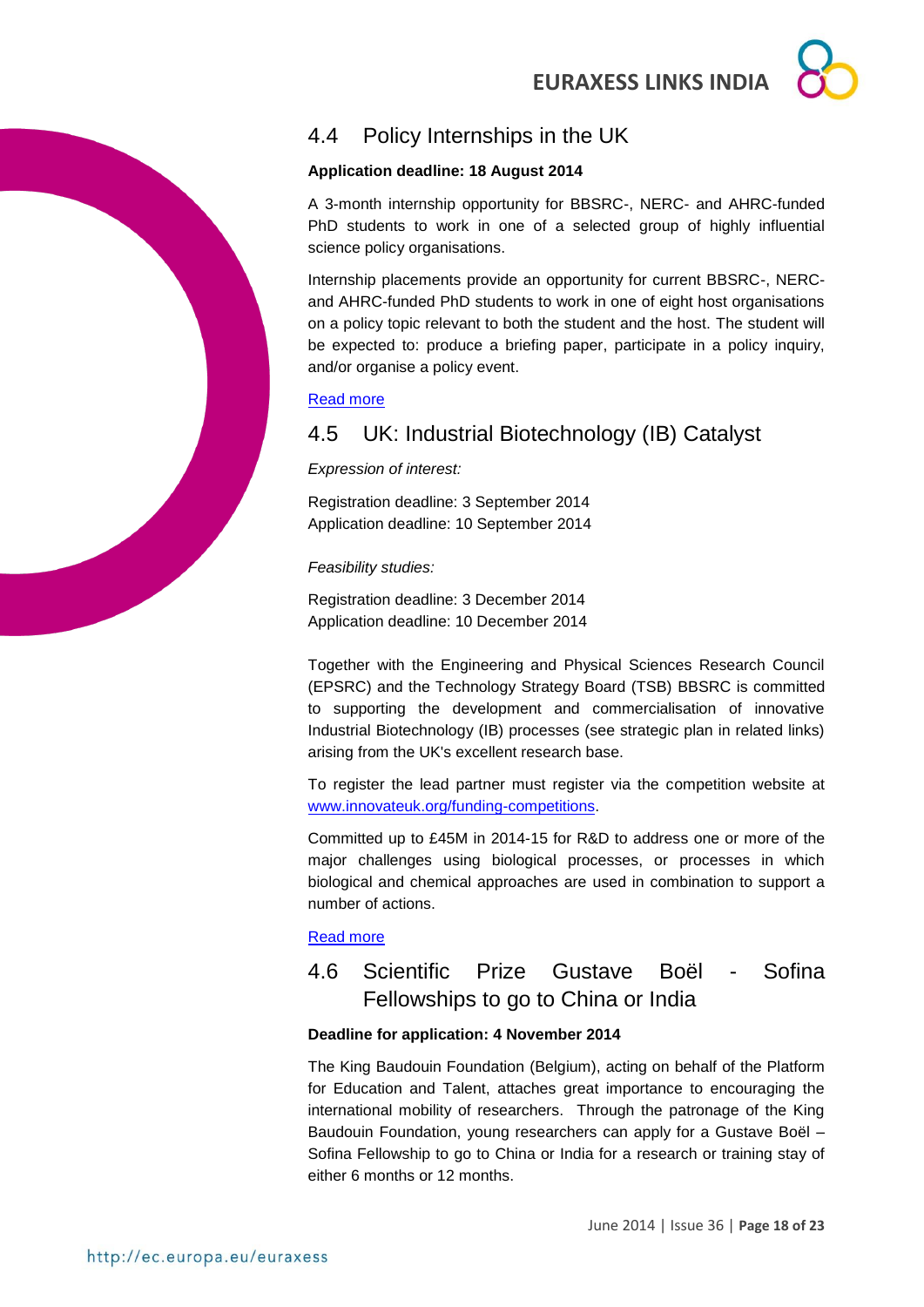Among the conditions: You are a doctoral student or a postdoctoral researchers (max. PhD  $+$  3 yrs.), affiliated to a Belgian university and with EU-nationality (28 member states).

#### [Read more](http://www.fnrs.be/docs/Reglement-et-documents/International/FRS-FNRS_Gustave_Boel_Sofina_Fellowships_Regulations.pdf)

## <span id="page-18-0"></span>4.7 Forthcoming call

**Spreading excellence and widening participation - Call for Twinning**  (H2020-TWINN-2015). Foreseen publication date: 2 July 2014. Check on [Horizon 2020 Participant Portal.](http://ec.europa.eu/research/participants/portal/desktop/en/opportunities/h2020)

#### <span id="page-18-1"></span>4.8 Calls still open (see previous newsletters for more details)

**Horizon 2020 – First calls:** Many of the 145 calls published in December 2013 are still open in the fields of Societal Challenges, Industrial Leadership and Science with and for Society).

Access all open calls on the [Horizon 2020 Participant Portal.](http://ec.europa.eu/research/participants/portal/desktop/en/opportunities/h2020)

Deadline for submission (many by late August/September/October, also in early 2015): check under specific call.

Three *calls under Horizon 2020* are *highlighted* here:



**RIZON 2020** 

**[Marie Skłodowska-Curie action's Individual Fellowships \(H2020-](http://ec.europa.eu/research/participants/portal/desktop/en/opportunities/h2020/calls/h2020-msca-if-2014.html#tab2) [MSCA-IF-2014\):](http://ec.europa.eu/research/participants/portal/desktop/en/opportunities/h2020/calls/h2020-msca-if-2014.html#tab2)** IF provide opportunities to acquire and transfer new knowledge and to work on research in a European context or outside Europe. The scheme supports the return and reintegration of researchers from outside Europe who have previously worked here. It also develops or helps to restart the careers of individual researchers that show great potential, considering their experience.

Deadline: 11 September 2014

**[Marie Skłodowska-Curie actions Co-funding of Regional, National and](http://ec.europa.eu/research/participants/portal/desktop/en/opportunities/h2020/calls/h2020-msca-cofund-2014.html)  [International Programmes \(H2020-MSCA-COFUND-2014\):](http://ec.europa.eu/research/participants/portal/desktop/en/opportunities/h2020/calls/h2020-msca-cofund-2014.html)** The COFUND scheme aims at stimulating regional, national or international programmes to foster excellence in researchers' training, mobility and career development, spreading the best practices of Marie Skłodowska-Curie actions.

Deadline: 2 October 2014

**Call for proposals for ERC [Proof of Concept Grants](http://ec.europa.eu/research/participants/portal/desktop/en/opportunities/h2020/topics/56-erc-poc-2014.html)** Deadline: 1 October 2014 (2<sup>nd</sup> deadline in 2014)

#### *Other calls:*

**UK: BBSRC Anniversary Awards for [Excellence in Bioscience and](http://www.bbsrc.ac.uk/funding/opportunities/2014/anniversary-awards.aspx?utm_source=feedburner&utm_medium=feed&utm_campaign=Feed%3A+bbsrcfunding+%28BBSRC+-+Funding+opportunities%29)  [Biosience Communication](http://www.bbsrc.ac.uk/funding/opportunities/2014/anniversary-awards.aspx?utm_source=feedburner&utm_medium=feed&utm_campaign=Feed%3A+bbsrcfunding+%28BBSRC+-+Funding+opportunities%29)** Deadline: 15 July 2014

**UK: [FLexible Interchange Programme \(FLIP\)](http://www.bbsrc.ac.uk/business/people-information/flexible-interchange-programme.aspx?utm_source=feedburner&utm_medium=feed&utm_campaign=Feed%3A+bbsrcfunding+%28BBSRC+-+Funding+opportunities%29)** Deadline: 16 July 2014



European Research Council Established by the European Co. **Supporting top researchers** from anywhere in the world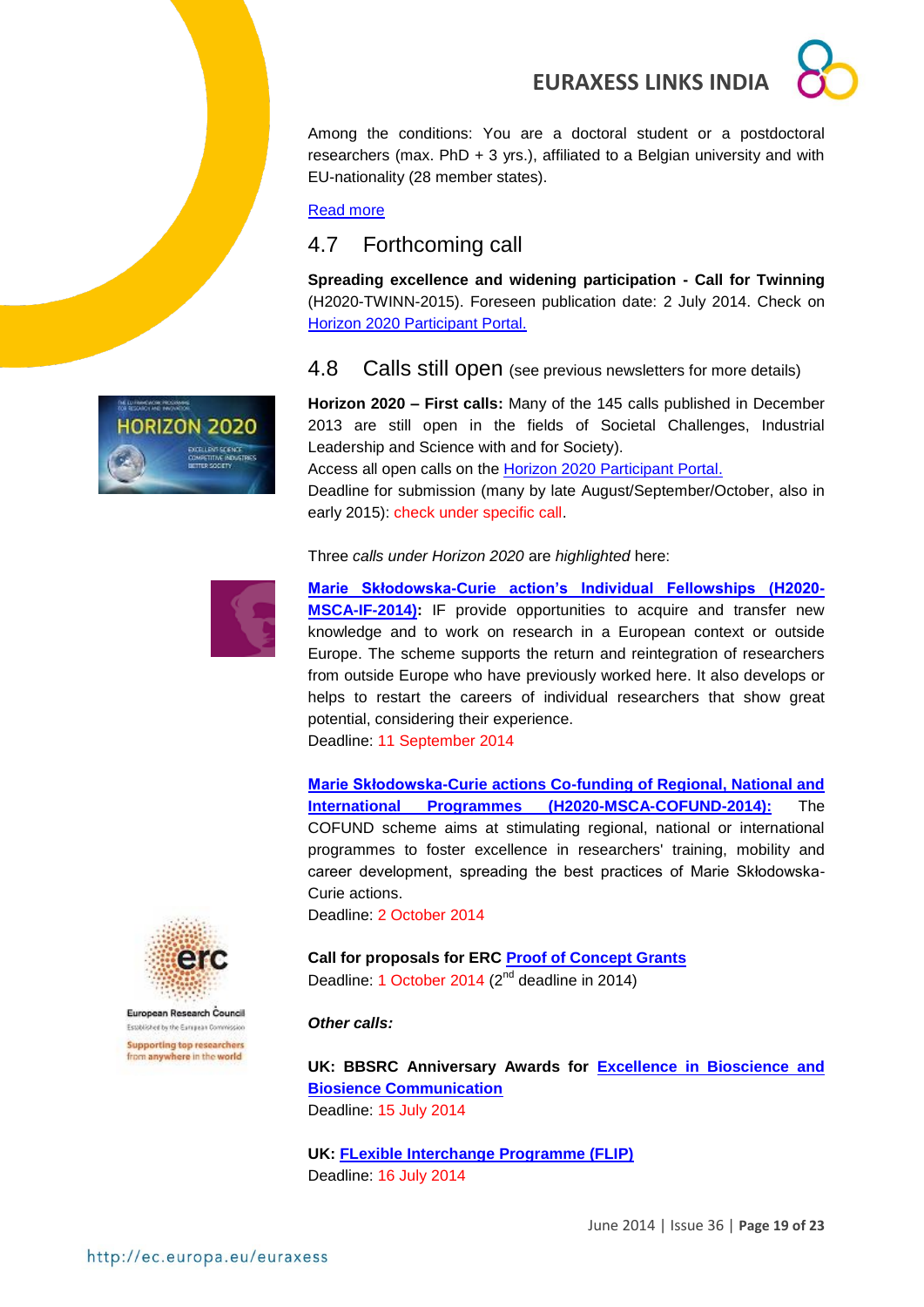

**EPSRC-DST Indo-UK Initiative** in [Applied Mathematics:](http://www.icms.org.uk/proposals/indo-uk_info) programme for organising 12-14 workshops in Applied Mathematics in 2014-2016. Deadline for submission of proposals: 31 August 2014

**PORTUGAL: [New Media and Pervasive Systems PhD Programme by](http://siti.ulusofona.pt/~nemps/index.php?option=com_content&view=article&id=27&Itemid=151&lang=en)  [COPELABS and University Lusofona](http://siti.ulusofona.pt/~nemps/index.php?option=com_content&view=article&id=27&Itemid=151&lang=en)**

Deadline for application: different deadlines

### **GERMANY: [German Chancellor Fellowships for Prospective Leaders:](../../../../../../../../../AppData/Roaming/Microsoft/Word/Alexander%20von%20Humboldt%20Foundation%20website)**

The Alexander von Humboldt Foundation offers prospective leaders from Brazil, China, India, Russia and the USA the opportunity to conduct a project as guests of the partner of their choice in Germany**.** Deadline: 15 September 2014

**Horizon 2020: Call of expression of interest for experts**

Additional details can be found in the [Participant Portal.](http://ec.europa.eu/research/participants/portal/desktop/en/experts/index.html) We encourage you to check it and register as an expert. The call for expression of interest will remain open for the lifetime of Horizon 2020.

# <span id="page-19-0"></span>**5 Jobs**

## <span id="page-19-1"></span>5.1 EURAXESS Portal and EURAXESS Jobs

The [EURAXESS Portal](http://ec.europa.eu/euraxess/index.cfm/general/index) provides links to information on career and grant opportunities in science and technology mainly in European countries.

For research careers in Europe and the world, visit the [EURAXESS Jobs](http://ec.europa.eu/euraxess/index.cfm/jobs/jvSearch) website!

Currently, there are 6920 research jobs and fellowship programmes (all over Europe but also in other countries such as in India and in all disciplines) accessible via the EURAXESS Jobs database.

#### **Example of latest positions open for Indian participants:**

[Postdoctoral Researchers in Structural and Functional Plasticity in](http://ec.europa.eu/euraxess/index.cfm/jobs/jobDetails/33939626)  [Amygdala and Cortical Circuits](http://ec.europa.eu/euraxess/index.cfm/jobs/jobDetails/33939626) in animal models of Intellectual Disability and Autism Spectrum Disorders. The positions are part of a collaboration between Shona Chattarji (inStem and NCBS, Bangalore) and Peter Kind, David Wyllie (University of Edinburgh). Positions available: one.

#### **Apply by: 10 August 2014**

[Postdoctoral Researchers in Computational and Experimental](http://ec.europa.eu/euraxess/index.cfm/jobs/jobDetails/33939627)  [Neuroscience:](http://ec.europa.eu/euraxess/index.cfm/jobs/jobDetails/33939627) Postdoctoral positions in computational and experimental neuroscience, as part of a collaboration between Matt Nolan (University of Edinburgh) and Upi Bhalla (National Centre for Biological Sciences, Bangalore). The projects are to examine representations, connectivity and plasticity in the Hippocampal-Entorhinal circuitry. Positions available: two.

One position is for a computational analysis of representations, sequence formation and plasticity.





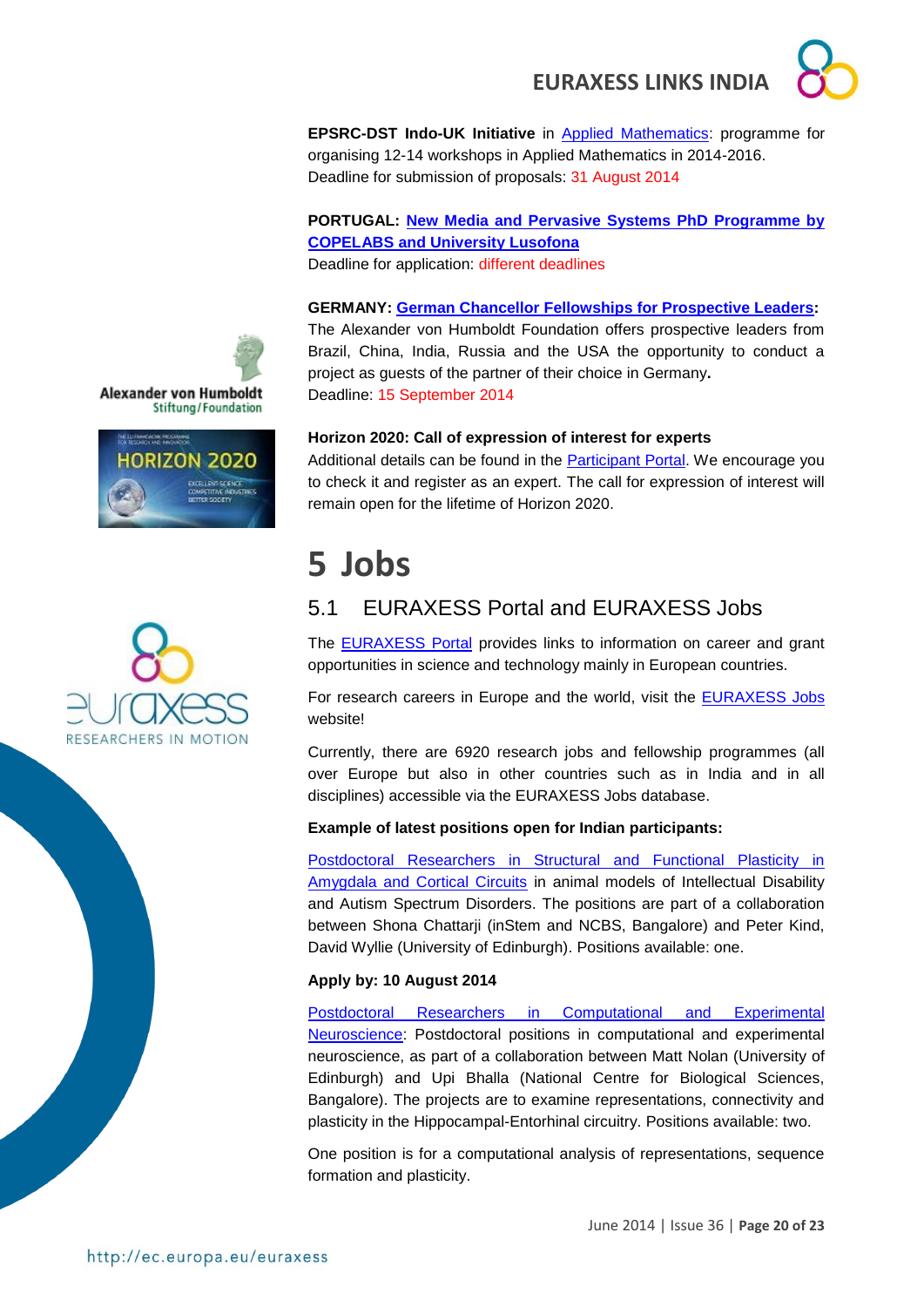The other position is more experimental, and will involve patch, tetrode, and 2-photon recordings in mice as they learn representations and associations.

These roles involve working at both CBDR in Bangalore, India and the University of Edinburgh, for defined, mutually agreed periods of time.

#### **Apply by: 10 August 2014**

<span id="page-20-0"></span>5.2 Join us on LinkedIn: [linkedin.euraxess.org](http://www.linkedin.com/groups/EURAXESS-Links-Internationally-Mobile-Researchers-4990889/about)



The EURAXESS Links group on LinkedIn is for **internationally mobile researchers** to share their experiences and learn of jobs and career opportunities around the world..

It is part of the EURAXESS initiative, the European Commission's programme to support researchers, of which EURAXESS Links is its external window (i.e. for outside Europe).

Examples of recent employment or fellowship opportunity published on EURAXESS Links-Internationally Mobile Researchers are provided below. For further information click on the position:

[Senior Researchers \(15 positions\) as](http://www.ikerbasque.net/) Ikerbasque Research Professors [\(Basque Country, Spain\)](http://www.ikerbasque.net/)

#### **Deadline: 10 September 2014**

[Fellowship for Science Journalists 2014 "Falling Walls"](http://www.falling-walls.com/fellowships/science-journalists)

**Deadline: 31 July 2014**

## <span id="page-20-1"></span>5.3 India: Example of jobs at [DevNetJobsIndia](http://www.devnetjobsindia.org/)

For further information click on the position:

#### [Researcher Trainer](http://www.devnetjobsindia.org/jobdescription.aspx?job_id=34950)

Ignis Careers Location: Hyderabad, Andhra Pradesh **Apply by: 16 Jul 2014**

#### **[Gynecologist](http://www.devnetjobsindia.org/jobdescription.aspx?job_id=35071)**

Schieffelin Institute of Health - Research & Leprosy Centre Location: Karigiri, Tamil Nadu **Apply by: 18 Jul 2014** 

#### Director - [Policy, Research and Campaigns](http://www.devnetjobsindia.org/jobdescription.aspx?job_id=34964)

Oxfam India Location: Delhi **Apply by: 14 Jul 2014** 

#### [Associate Director –](http://www.devnetjobsindia.org/jobdescription.aspx?job_id=34523) Policy & Research

SaveLIFE Foundation (SLF) Location: Delhi **Apply by: 05 Jul 2014** 

#### [Network Development Officer, Research Associate](http://www.devnetjobsindia.org/jobdescription.aspx?job_id=34910)

Vasudha Foundation Location: New Delhi, Delhi **Apply by: 14 Jul 2014**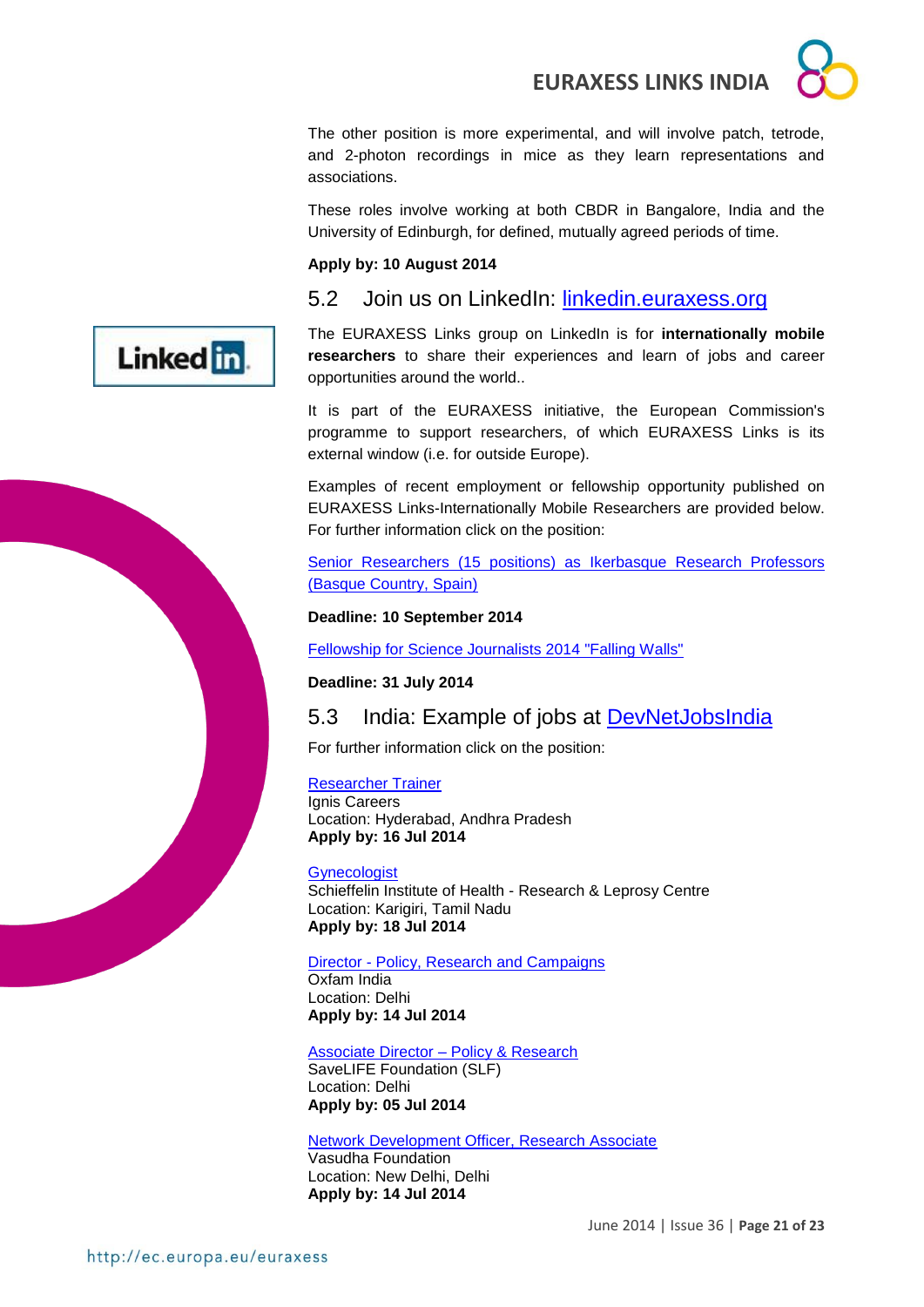#### [Research Communications Coordinator](http://www.devnetjobsindia.org/jobdescription.aspx?job_id=34177)

Save the Children Location: Delhi **Apply by: 04 Jul 2014** 

#### [Program Manager](http://www.devnetjobsindia.org/jobdescription.aspx?job_id=34883)

Embrace Innovations Location: Bangalore, Karnataka **Apply by: 13 Jul 2014** 

#### [Field Pilot Manager](http://www.devnetjobsindia.org/jobdescription.aspx?job_id=34884)

Embrace Innovations Location: Bangalore, Karnataka **Apply by: 13 Jul 2014** 

## <span id="page-21-0"></span>**5 Events**

| <b>Event (click for more details)</b>                                                                                                                                                      | <b>Location</b>                              | <b>Date</b>                   |
|--------------------------------------------------------------------------------------------------------------------------------------------------------------------------------------------|----------------------------------------------|-------------------------------|
| 5.1 Europe                                                                                                                                                                                 |                                              |                               |
| 5th International Summit on "ICT-enabled Governance"                                                                                                                                       | Samos, Greece                                | 30 June $-5$ July<br>2014     |
| Info Day on "Spreading Excellence and Widening Participation Calls                                                                                                                         | Brussels, Belgium                            | 3 July 2014                   |
| in Horizon 2020" by European Commission                                                                                                                                                    |                                              |                               |
| eGovernment & eHealth - 11th International Conference and<br><b>Exhibition</b>                                                                                                             | Monza, Italy                                 | 10-12 July 2014               |
| European Alpbach Forum 2014                                                                                                                                                                | Alpbach, Austria                             | $10 - 29$<br>August           |
| (Note: Scholarships available. Several symposia, including one on<br>'Research and Innovaton at the Crossroads' and summer schools.)                                                       |                                              | 2014                          |
| <b>European Biogas Association Conference by EBA</b>                                                                                                                                       | Alkmaar,<br><b>The</b><br><b>Netherlands</b> | 30/09-1/10 2014               |
| ICT Proposers' Day 2014 by European Commission                                                                                                                                             | Florence, Italy                              | $9 - 10$<br>October<br>2014   |
| Seventh International Conference of Education, Research and<br><b>Innovation</b>                                                                                                           | Seville, Spain                               | November<br>$17 - 19$<br>2014 |
| 5.2 India                                                                                                                                                                                  |                                              |                               |
| 2 <sup>nd</sup> SAHYOG (Strengthening Networking on Biomass Research and<br>Biowaste Conversion - Biotechnology for Europe India Integration)<br><b>Summer School by Tezpur University</b> | Tezpur, Assam                                | 20-26 July 2014               |
| Indo-French workshop on "Himalayan Tectonics"                                                                                                                                              | Srinagar & Leh                               | 20-28 July 2014               |
| EnerAsia2014 - Global Energy Summit by Pandit Deendayal<br>Petroleum University (PDPU)                                                                                                     | Gandhinagar,<br>Gujarat                      | 26-28 September<br>2014       |
| Biotechnology Mission 2014 'Synergies between India and the EU' by<br><b>EBTC</b>                                                                                                          | Pune & Mumbai                                | 29-30<br>September<br>2014    |